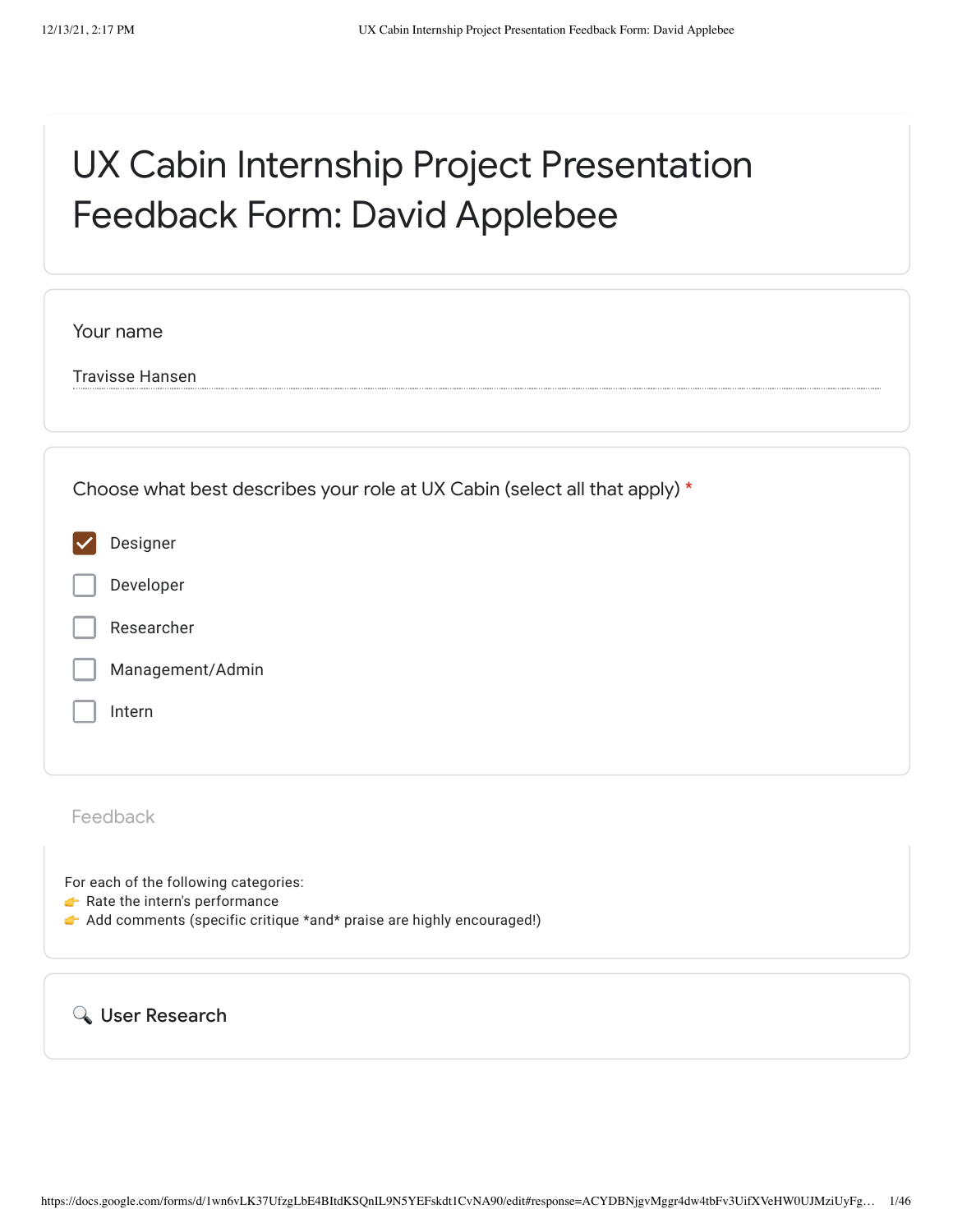How would you rate this intern's overall user research process and analysis/synthesis of their research findings? \*

Needs significant improvement

Needs some improvement

- Meets expectations (for a junior level designer)
- Exceeds expectations (for a junior level designer)

#### **Comments**

Specific critique \*and\* praise are highly encouraged!

Nice work showing artifacts like specific quotes and narrowing in on a problem based on the research

### **CO** UX Process

How would you rate this intern's overall UX process? This includes defining the problem, wireframing, sketching, user flows, articulating design decisions, iterating based on user research findings, etc. \*

- Needs significant improvement
- Needs some improvement
- Meets expectations (for a junior level designer)
- Exceeds expectations (for a junior level designer)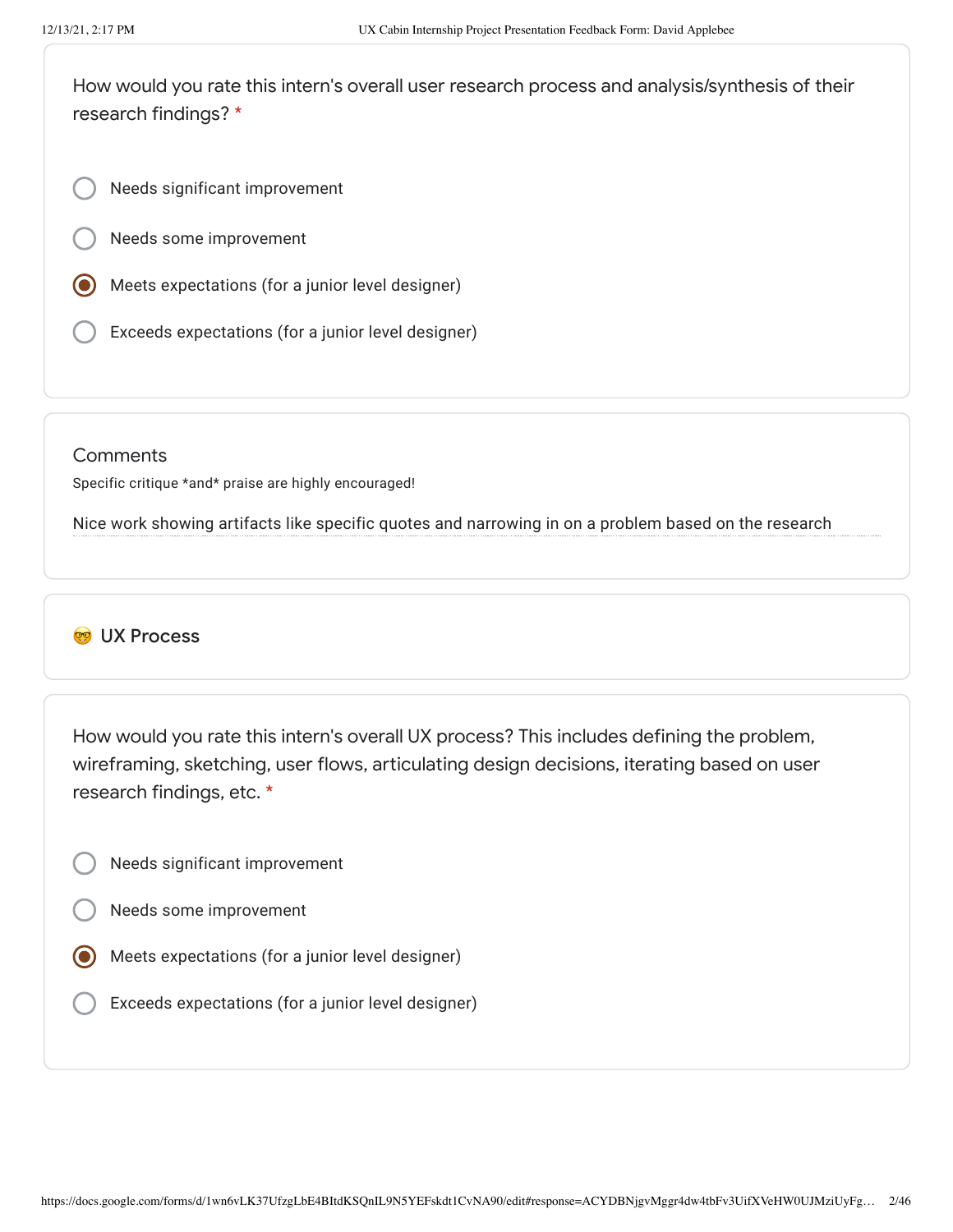Specific critique \*and\* praise are highly encouraged!

No big feedback here looked good!

#### **Wisual Design**

How would you rate this intern's visual design skills? (Color, typography, hierarchy, overall look and feel, etc.) \*

Needs significant improvement

Needs some improvement

Meets expectations (for a junior level designer)

Exceeds expectations (for a junior level designer)

#### **Comments**

Specific critique \*and\* praise are highly encouraged!

Looked solid. I think it needs mostly needs some polishing from a UX perspective - like the double side bar during the chat (maybe just moving it to the right) the text sent from you being on the right vs the left, simplifying the chat, exploring a faster way to navigate the different groups other than a carousel/adding search

# **Prototyping**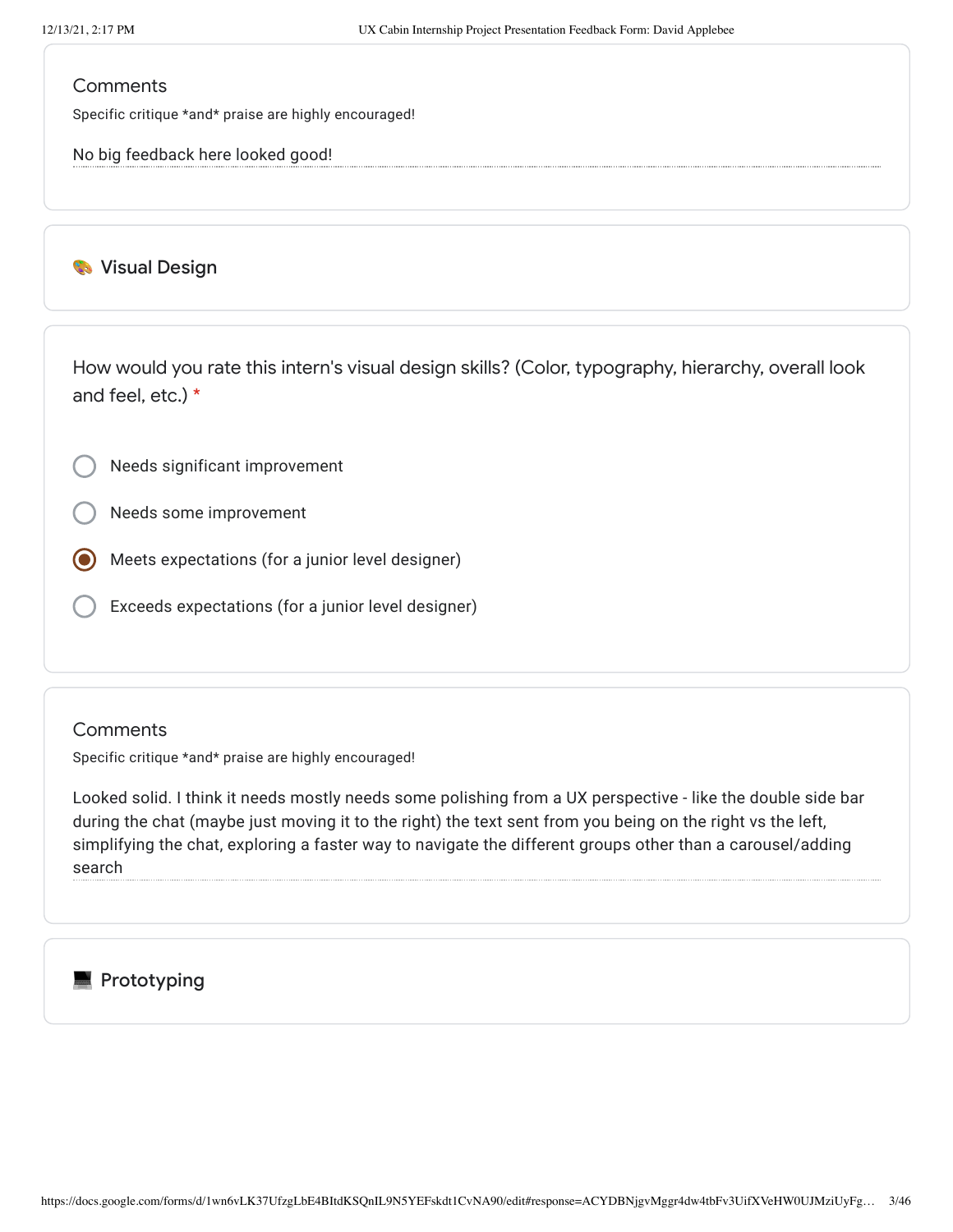How would you rate this intern's prototyping skills? (interactions, animations, etc.) \*

Needs significant improvement

- Needs some improvement
- Meets expectations (for a junior level designer)
- Exceeds expectations (for a junior level designer)

#### **Comments**

Specific critique \*and\* praise are highly encouraged!

# **B** Presentation skills

How would you rate this intern's overall presentation skills? (slide deck organization, storytelling, overall communication skills, etc.) \*

- Needs significant improvement
- Needs some improvement
- Meets expectations (for a junior level designer)
- Exceeds expectations (for a junior level designer)

#### **Comments**

Specific critique \*and\* praise are highly encouraged!

We'll done and good job keeping it concise!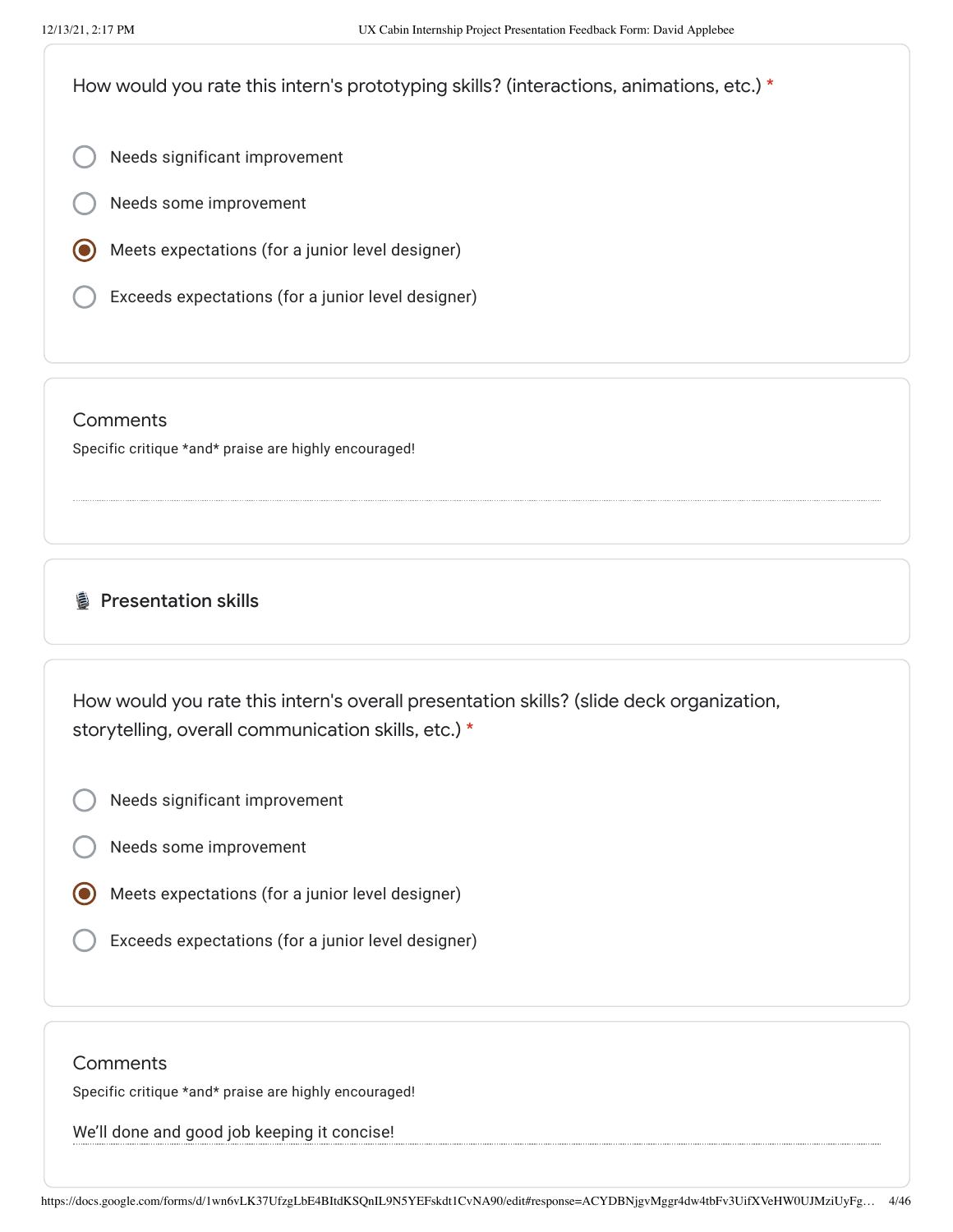Final words

Any final words to share with David?

This form was created inside of UX Cabin.

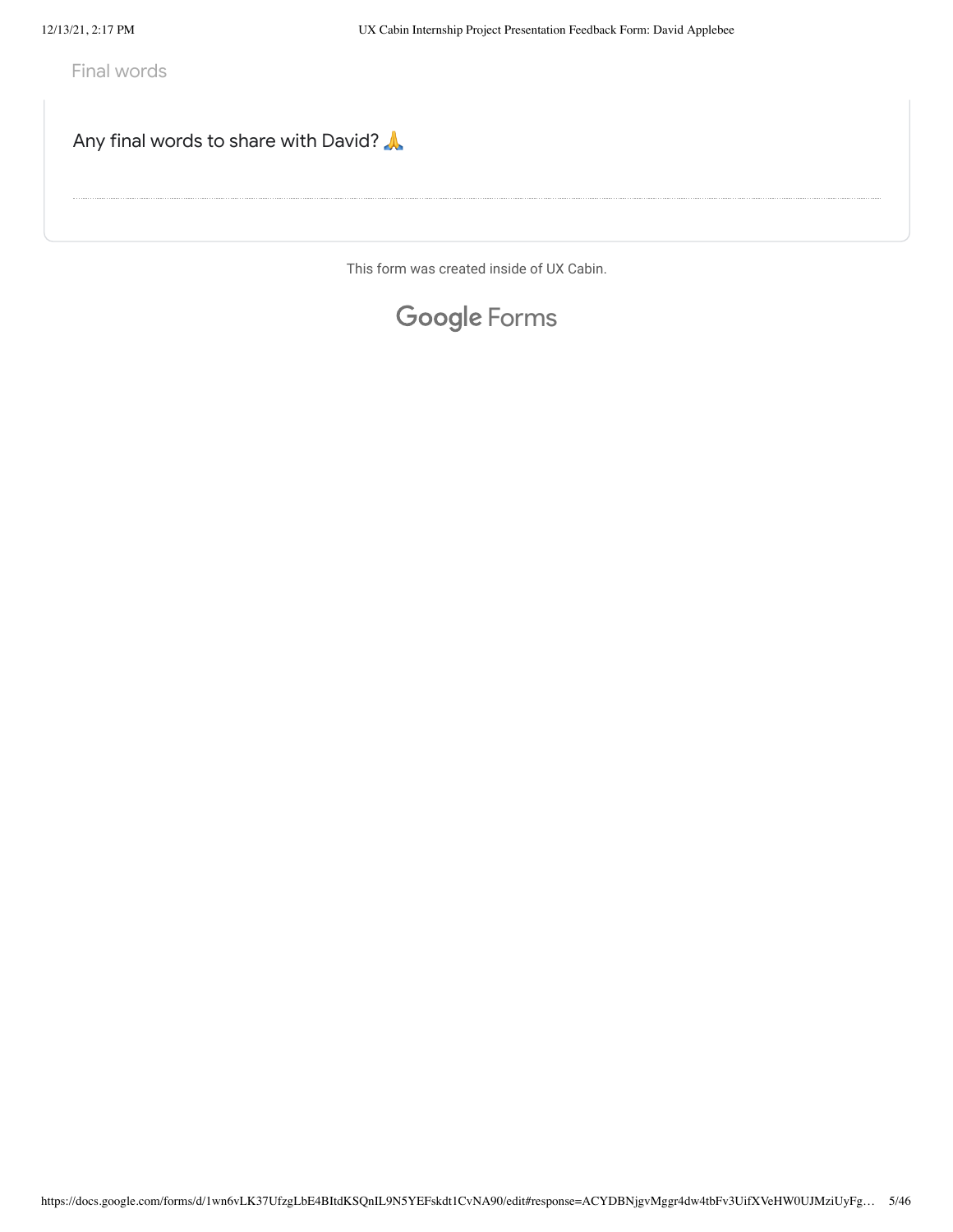# UX Cabin Internship Project Presentation Feedback Form: David Applebee

| Your name                                                                  |  |
|----------------------------------------------------------------------------|--|
|                                                                            |  |
|                                                                            |  |
|                                                                            |  |
| Choose what best describes your role at UX Cabin (select all that apply) * |  |
| Designer                                                                   |  |
| Developer                                                                  |  |
| Researcher                                                                 |  |
| Management/Admin                                                           |  |
| Intern                                                                     |  |
|                                                                            |  |
| Feedback                                                                   |  |
|                                                                            |  |
| For each of the following categories:                                      |  |

- Rate the intern's performance
- Add comments (specific critique \*and\* praise are highly encouraged!)

User Research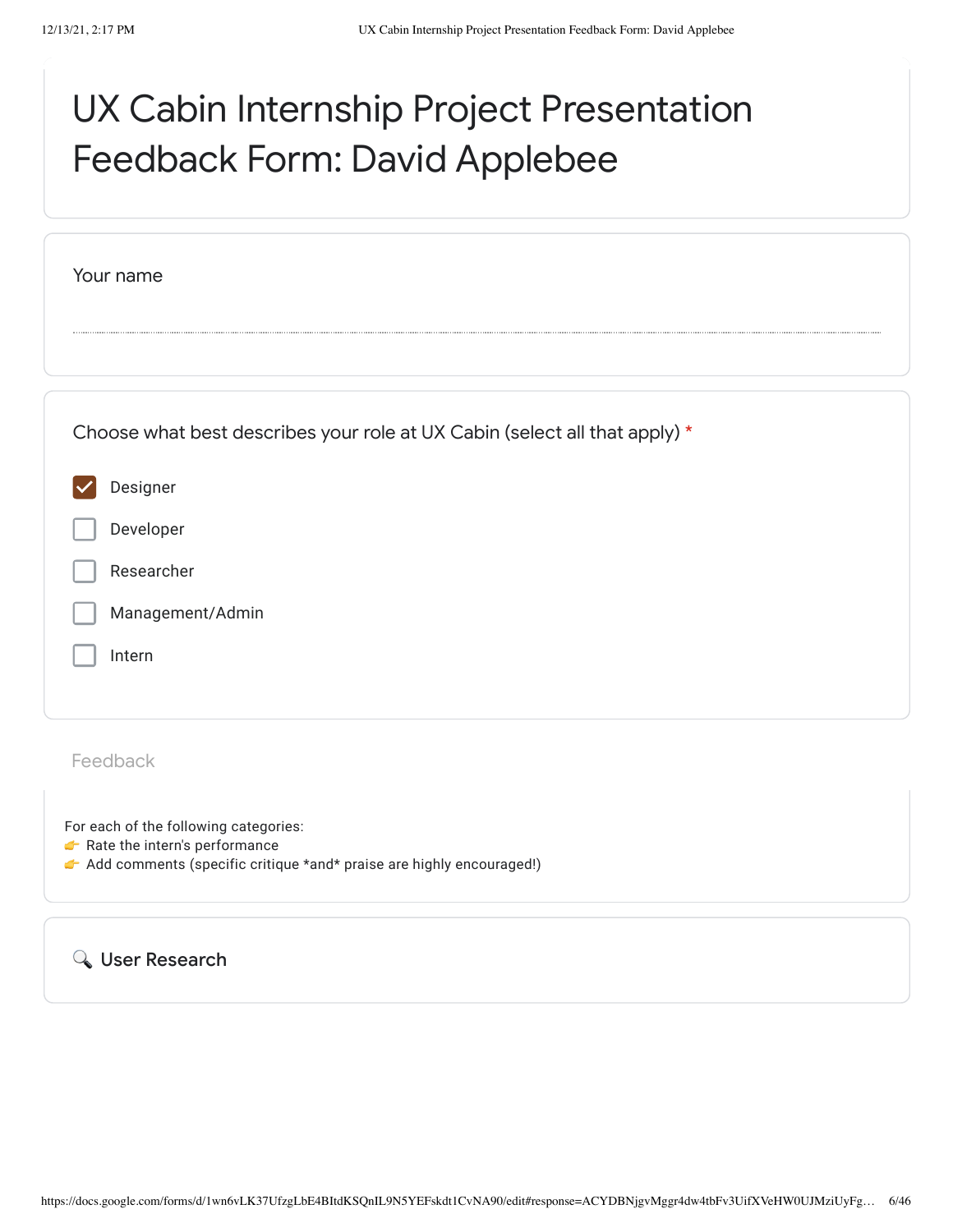How would you rate this intern's overall user research process and analysis/synthesis of their research findings? \*

Needs significant improvement

Needs some improvement

- Meets expectations (for a junior level designer)
- Exceeds expectations (for a junior level designer)

#### **Comments**

Specific critique \*and\* praise are highly encouraged!

the research showed a different issue, which pivoted the entire product yet you were able to navigate it successfully. Need to check on personal biases during research(i.e. wfh people)

# CO UX Process

How would you rate this intern's overall UX process? This includes defining the problem, wireframing, sketching, user flows, articulating design decisions, iterating based on user research findings, etc. \*

- Needs significant improvement
- Needs some improvement
- Meets expectations (for a junior level designer)
	- Exceeds expectations (for a junior level designer)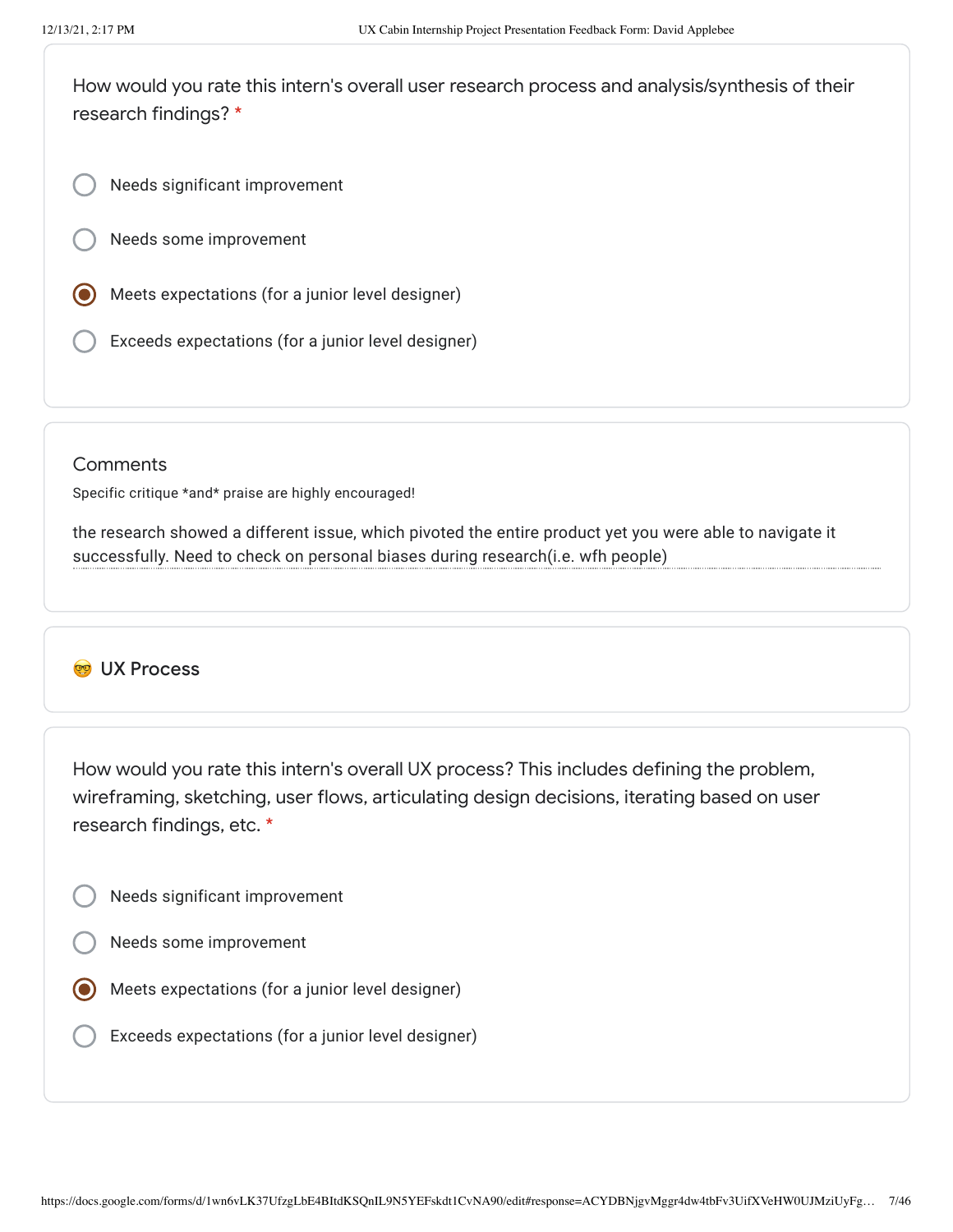Specific critique \*and\* praise are highly encouraged!

you made tons of sketches

**Wisual Design** 

How would you rate this intern's visual design skills? (Color, typography, hierarchy, overall look and feel, etc.) \*

Needs significant improvement

Needs some improvement

Meets expectations (for a junior level designer)

Exceeds expectations (for a junior level designer)

#### **Comments**

Specific critique \*and\* praise are highly encouraged!

visual hierarchy needs improvement

**Prototyping**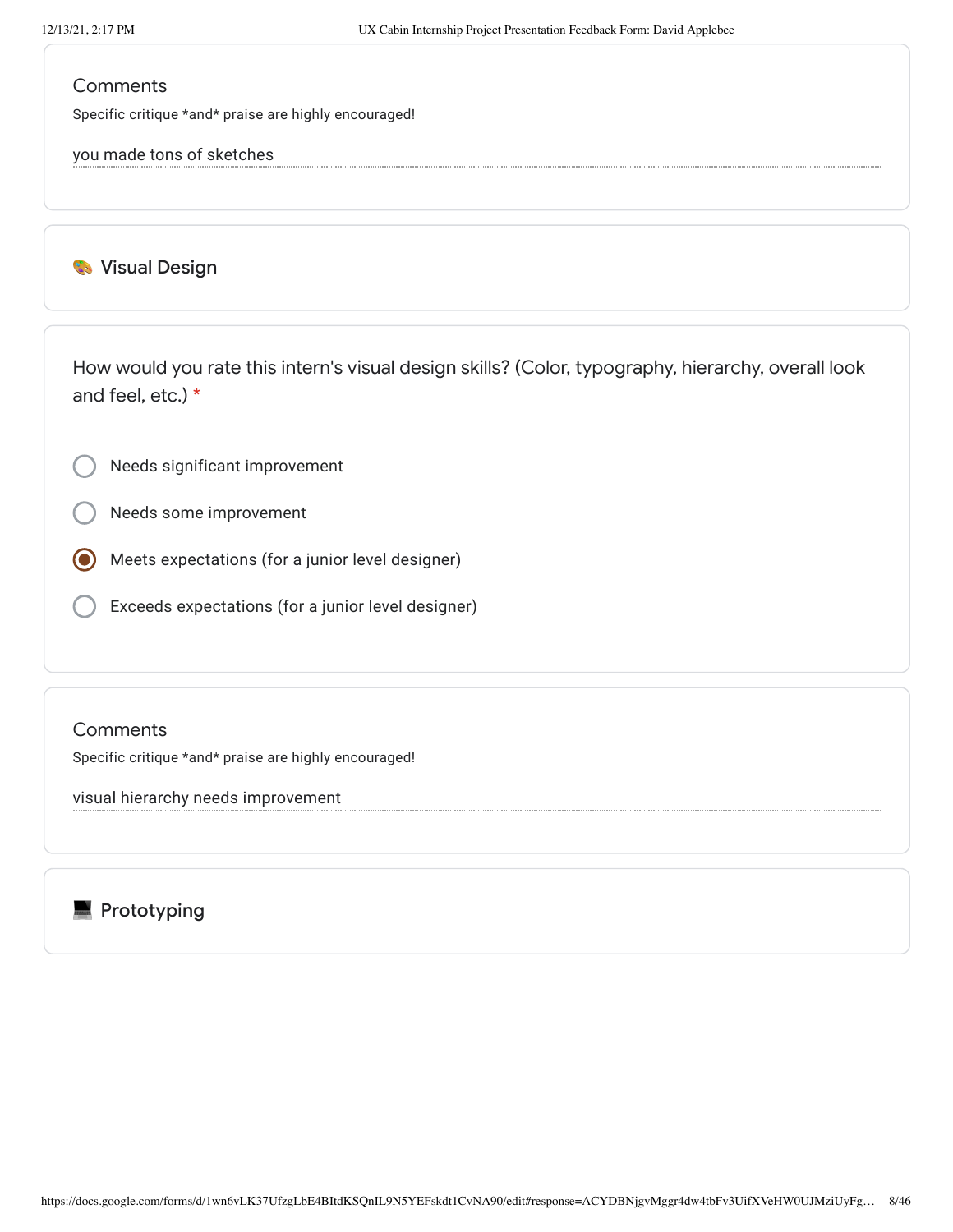How would you rate this intern's prototyping skills? (interactions, animations, etc.) \*

Needs significant improvement

- Needs some improvement
- Meets expectations (for a junior level designer)
- Exceeds expectations (for a junior level designer)

#### **Comments**

Specific critique \*and\* praise are highly encouraged!

# **B** Presentation skills

How would you rate this intern's overall presentation skills? (slide deck organization, storytelling, overall communication skills, etc.) \*

- Needs significant improvement
- Needs some improvement
- Meets expectations (for a junior level designer)
- Exceeds expectations (for a junior level designer)

#### **Comments**

Specific critique \*and\* praise are highly encouraged!

#### cool, calm, prepared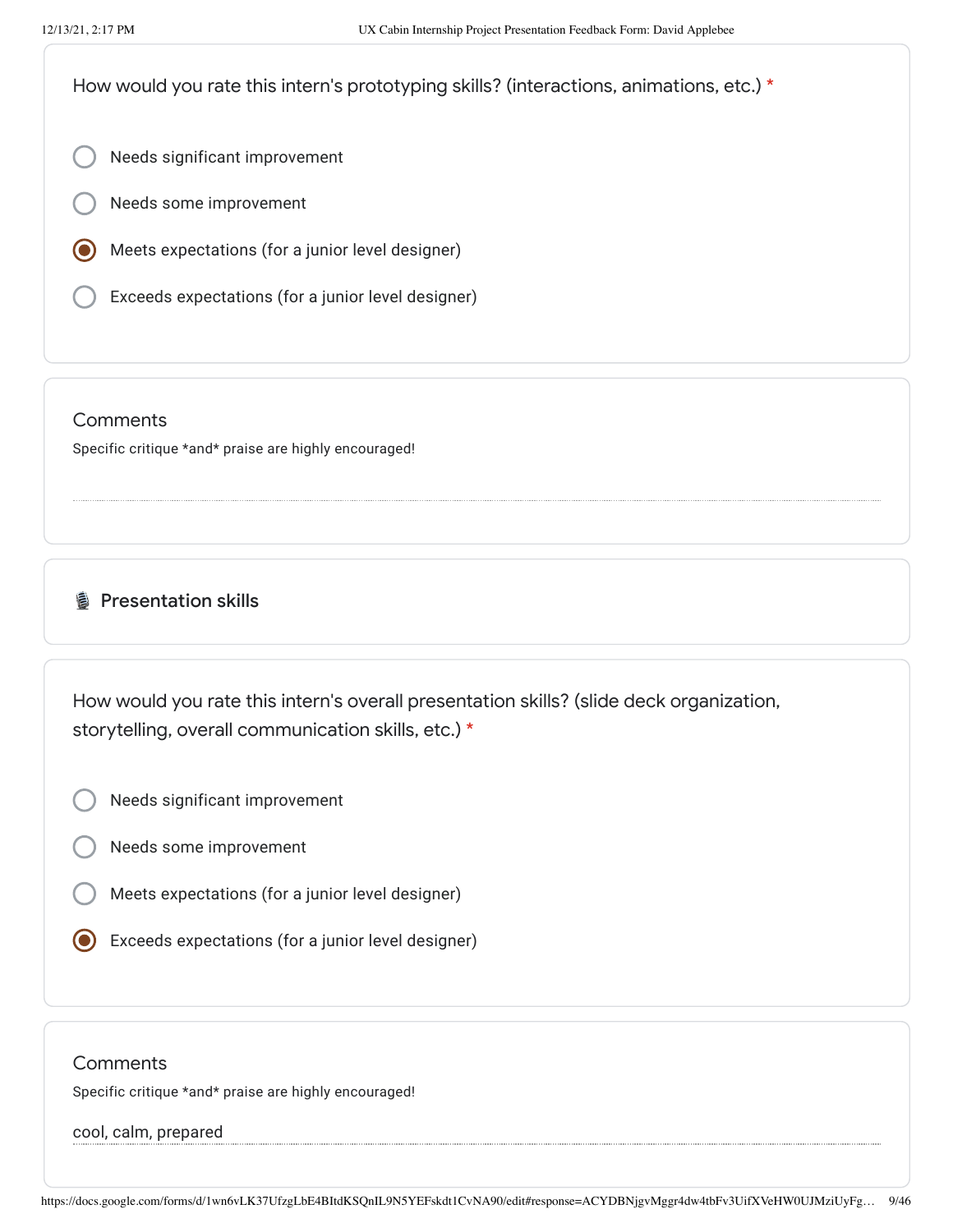Final words

Any final words to share with David?

This form was created inside of UX Cabin.

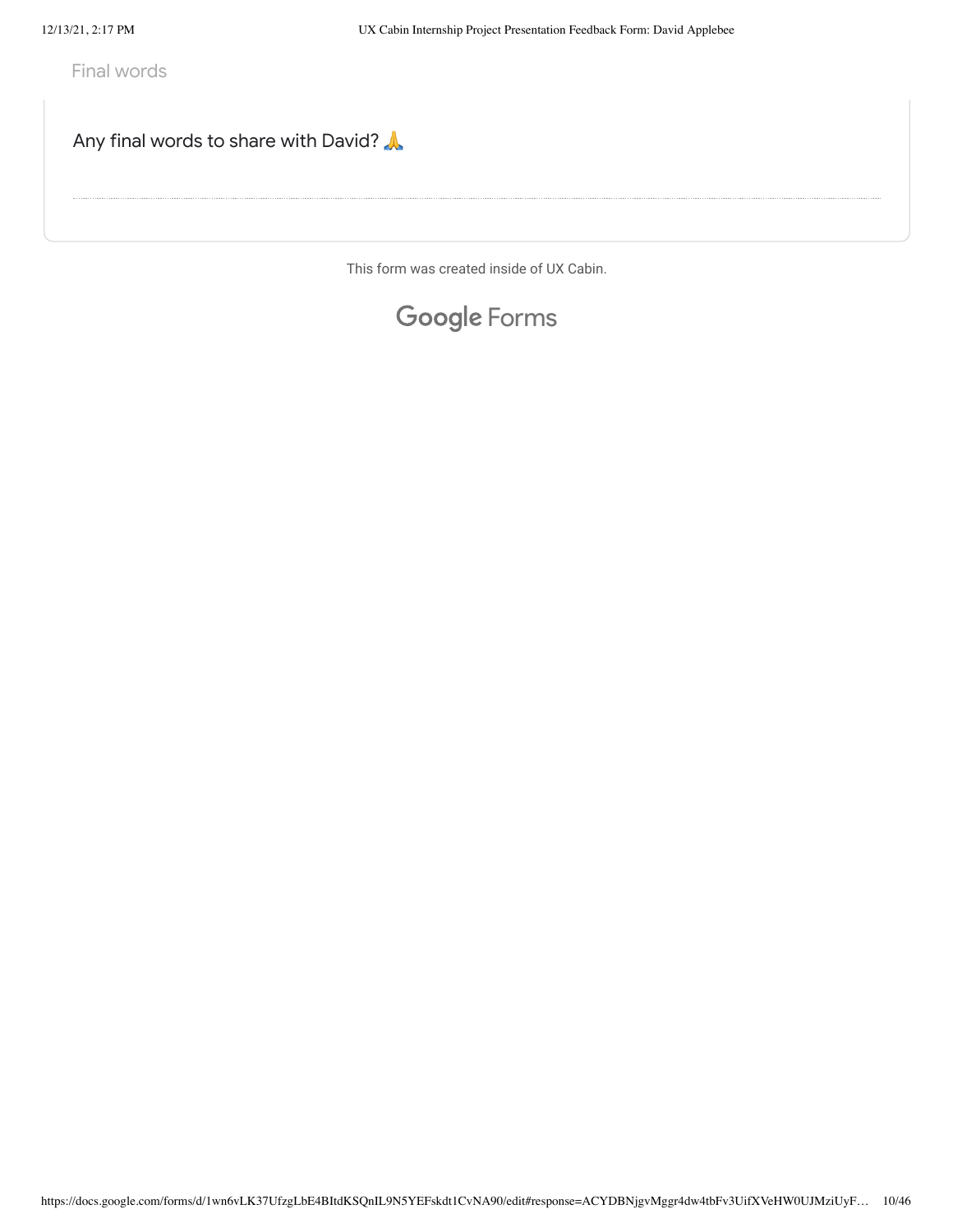# UX Cabin Internship Project Presentation Feedback Form: David Applebee

| Your name                                                                                             |
|-------------------------------------------------------------------------------------------------------|
| <b>Beth Morrison</b>                                                                                  |
|                                                                                                       |
|                                                                                                       |
| Choose what best describes your role at UX Cabin (select all that apply) *                            |
| Designer                                                                                              |
| Developer                                                                                             |
| Researcher                                                                                            |
| Management/Admin                                                                                      |
| Intern                                                                                                |
|                                                                                                       |
|                                                                                                       |
| Feedback                                                                                              |
| For each of the following categories:                                                                 |
| Rate the intern's performance<br>Add comments (specific critique *and* praise are highly encouraged!) |
|                                                                                                       |
|                                                                                                       |

User Research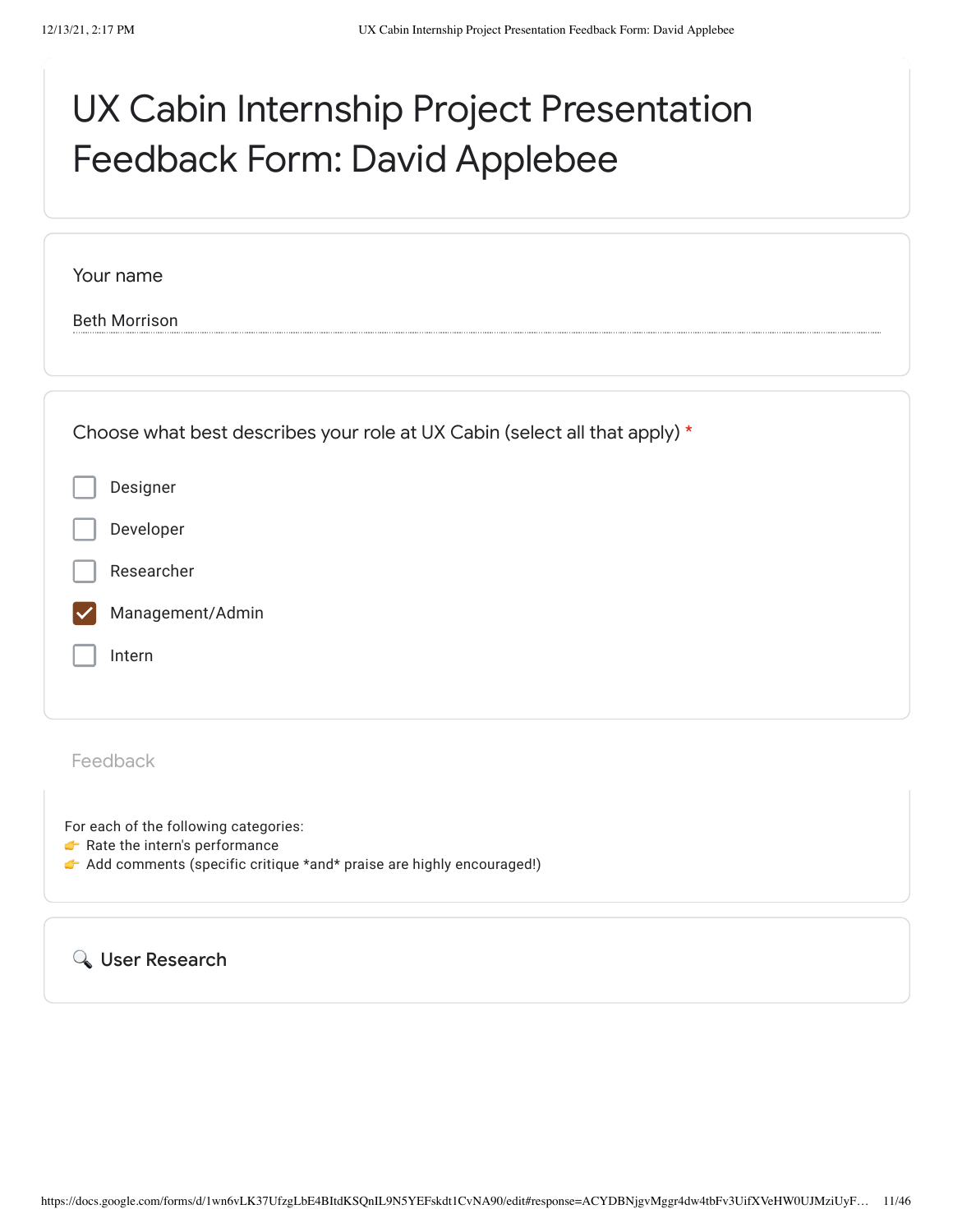How would you rate this intern's overall user research process and analysis/synthesis of their research findings? \*

Needs significant improvement

Needs some improvement

- Meets expectations (for a junior level designer)
- Exceeds expectations (for a junior level designer)

#### **Comments**

Specific critique \*and\* praise are highly encouraged!

Way to go making a shift on your final problem based on your research. That is really what this is all about to really create something helpful. Not letting your bias overrule your process was a good move.

### CO UX Process

How would you rate this intern's overall UX process? This includes defining the problem, wireframing, sketching, user flows, articulating design decisions, iterating based on user research findings, etc. \*

- Needs significant improvement
- Needs some improvement
- Meets expectations (for a junior level designer)
	- Exceeds expectations (for a junior level designer)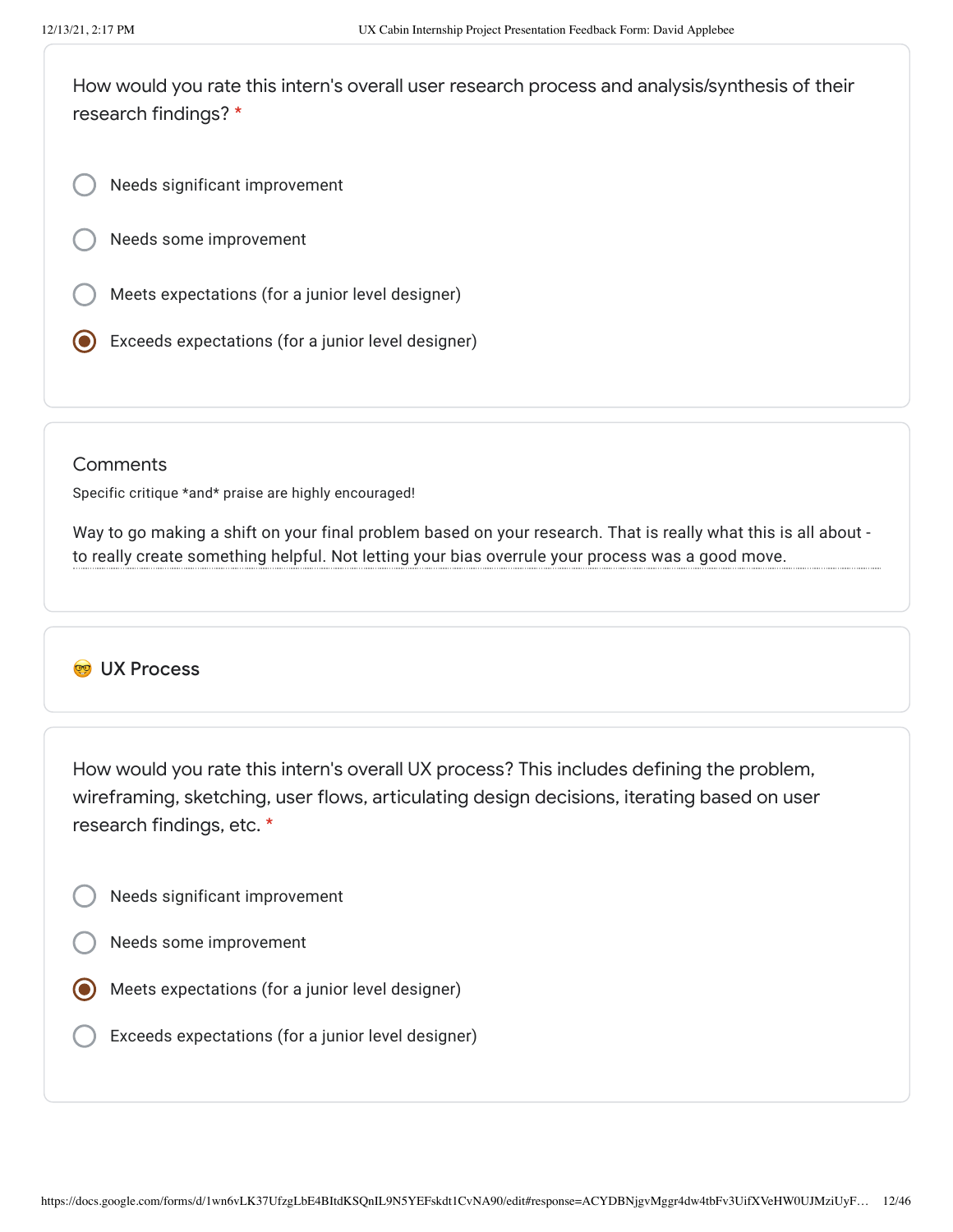Specific critique \*and\* praise are highly encouraged!

I like how you initially identified the problem and then shifted based on the interesting facts that you have found in your research and survey. Overall, you did a nice job moving through these steps and rooted your decisions in your data.

**Wisual Design** 

How would you rate this intern's visual design skills? (Color, typography, hierarchy, overall look and feel, etc.) \*

Needs significant improvement

Needs some improvement

- Meets expectations (for a junior level designer)
- Exceeds expectations (for a junior level designer)

#### **Comments**

Specific critique \*and\* praise are highly encouraged!

Thank you for talking about how you made decisions in this area based on what you learned over your time in this internship. The gray background swirly treatment may be a bit distracting.

### $\blacksquare$  Prototyping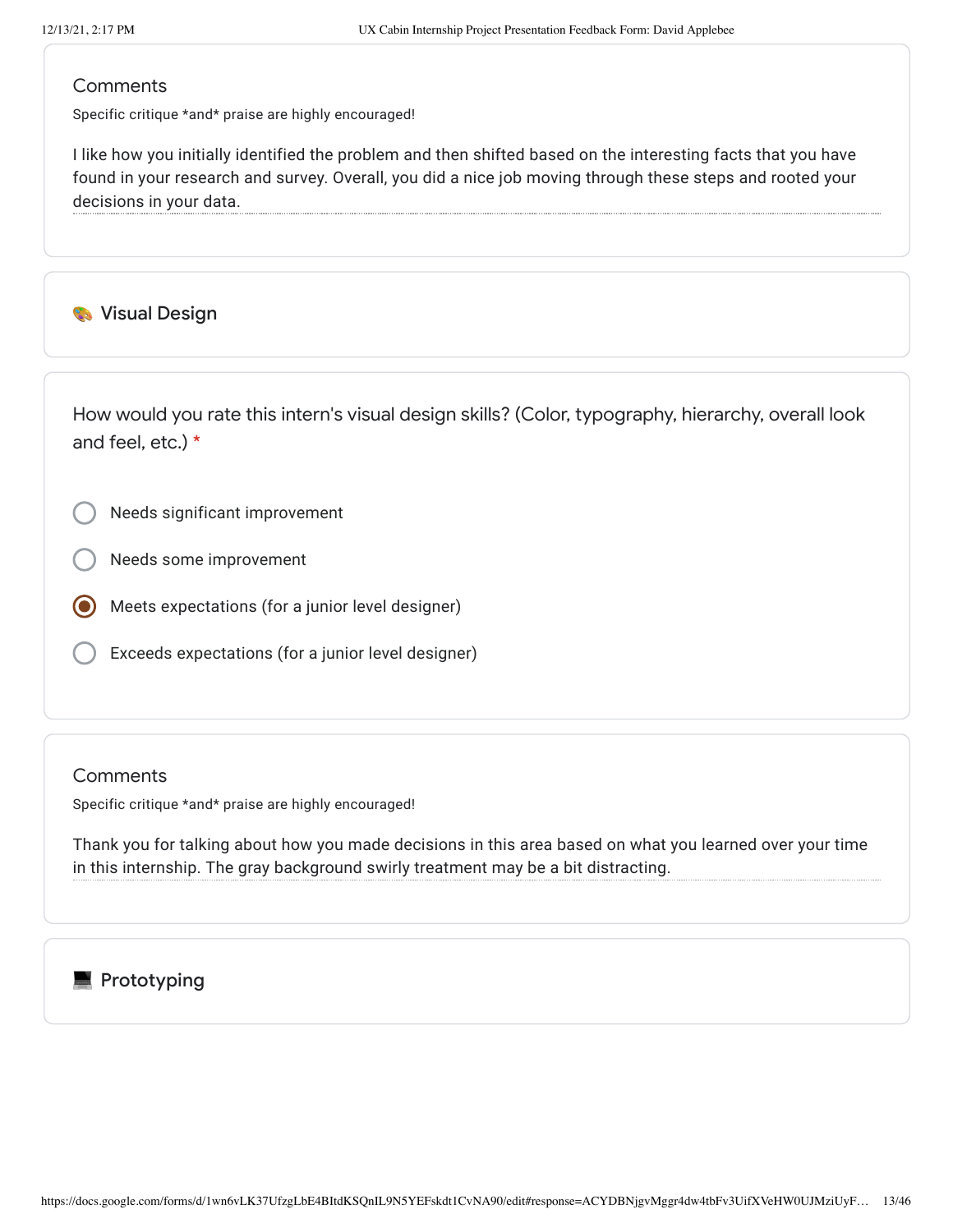How would you rate this intern's prototyping skills? (interactions, animations, etc.) \*

- Needs significant improvement
- Needs some improvement
- Meets expectations (for a junior level designer)
- Exceeds expectations (for a junior level designer)

**Comments** 

Specific critique \*and\* praise are highly encouraged!

I would be interested in seeing the change and the additions of the management to tenant topic.

# **Presentation skills**

How would you rate this intern's overall presentation skills? (slide deck organization, storytelling, overall communication skills, etc.) \*

- Needs significant improvement
- Needs some improvement
- Meets expectations (for a junior level designer)
- Exceeds expectations (for a junior level designer)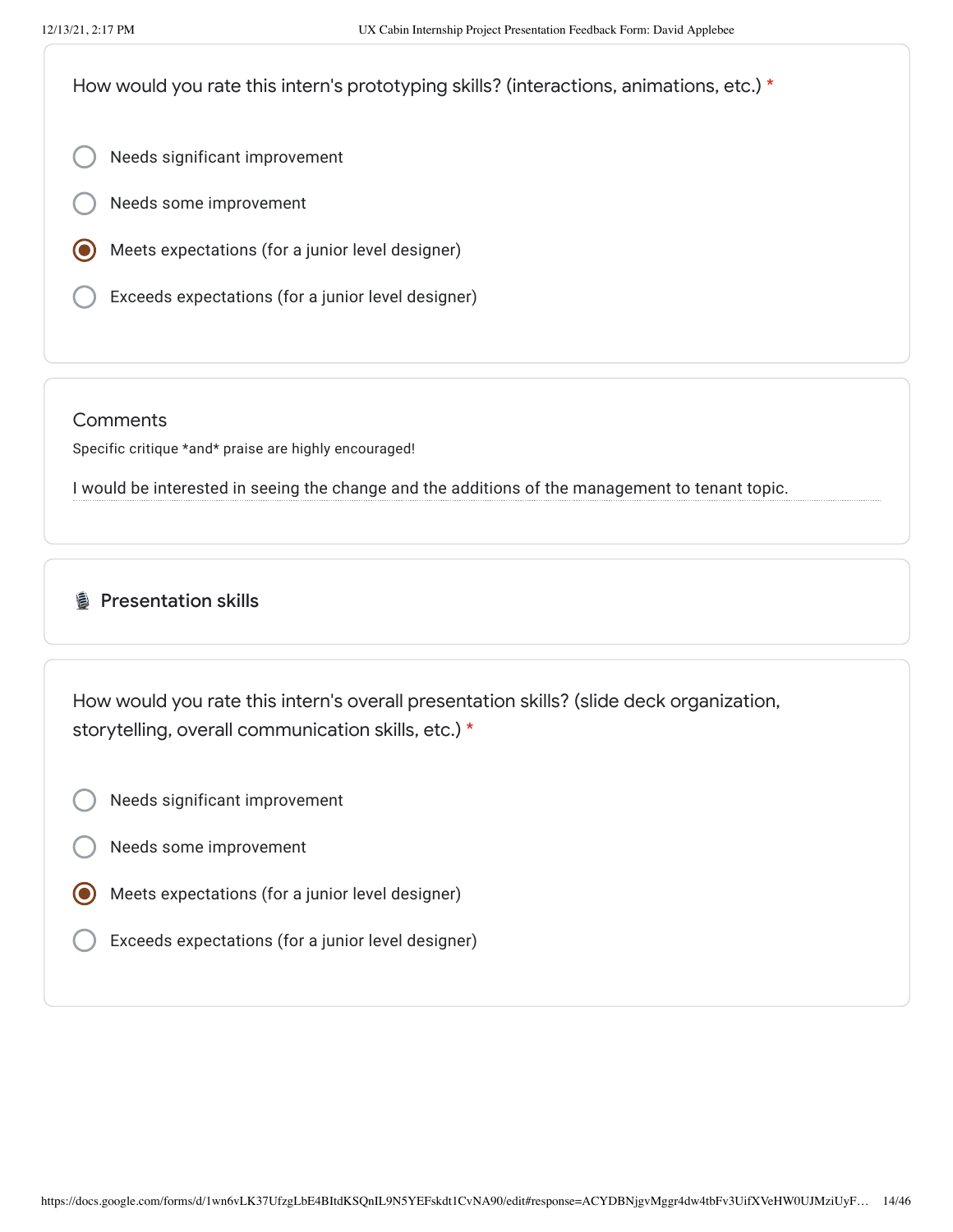Specific critique \*and\* praise are highly encouraged!

I think you did a nice job taking us from your story and through your entire process. I appreciate you being direct

Final words

Any final words to share with David?

Overall really nice work - I would be interested in seeing how it evolves! The best part for me is the pivot you made to make something most valuable to the people who would be using it!

This form was created inside of UX Cabin.

# Google [Forms](https://www.google.com/forms/about/?utm_source=product&utm_medium=forms_logo&utm_campaign=forms)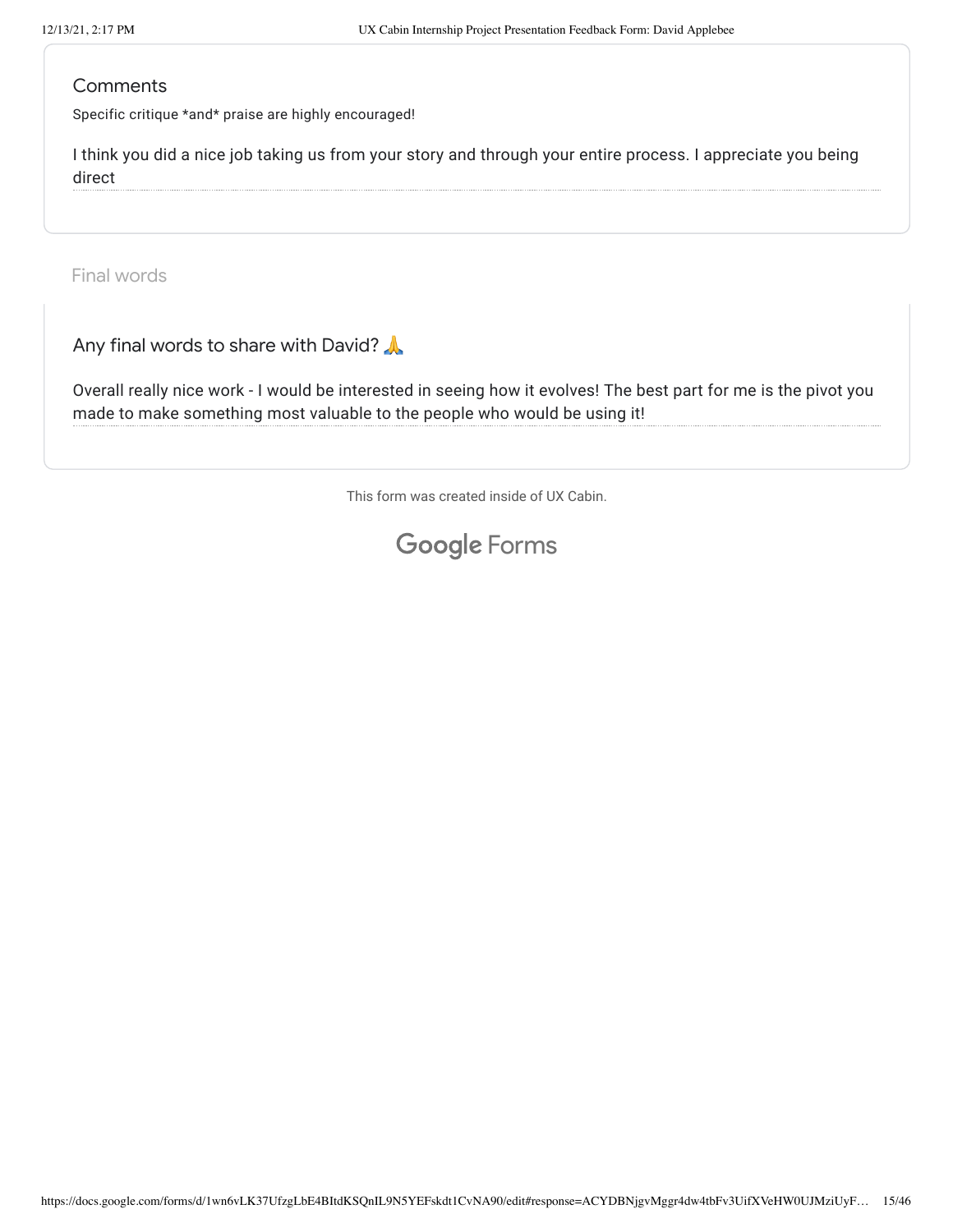# UX Cabin Internship Project Presentation Feedback Form: David Applebee

Your name

Joseph España

| Choose what best describes your role at UX Cabin (select all that apply) * |
|----------------------------------------------------------------------------|
| Designer                                                                   |
| Developer                                                                  |
| Researcher                                                                 |
| Management/Admin                                                           |
| Intern                                                                     |
|                                                                            |

Feedback

For each of the following categories:

- Rate the intern's performance
- Add comments (specific critique \*and\* praise are highly encouraged!)

User Research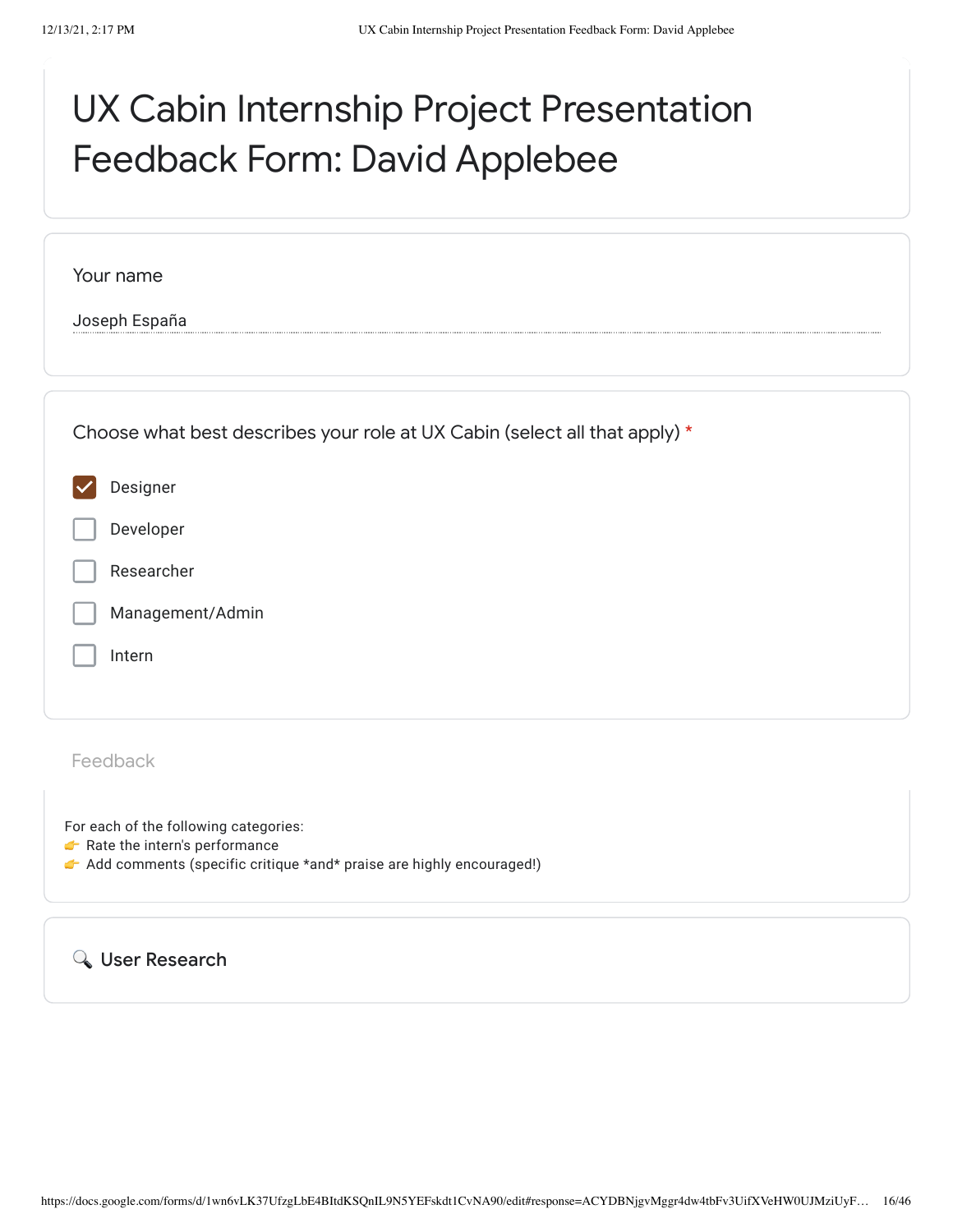How would you rate this intern's overall user research process and analysis/synthesis of their research findings? \*

Needs significant improvement

Needs some improvement

- Meets expectations (for a junior level designer)
- Exceeds expectations (for a junior level designer)

#### **Comments**

Specific critique \*and\* praise are highly encouraged!

I like how you shared the findings from your surveys, and interviews. The screenshots, highlights, and quotes are helpful.

It's great that you explained the shift from tenant to manager to tenant to tenant communication. It's really rare for a project to go perfectly. It's nice to see that you can adjust to meet user's needs.

# **CO** UX Process

How would you rate this intern's overall UX process? This includes defining the problem, wireframing, sketching, user flows, articulating design decisions, iterating based on user research findings, etc. \*

- Needs significant improvement
- Needs some improvement
- Meets expectations (for a junior level designer)
- Exceeds expectations (for a junior level designer)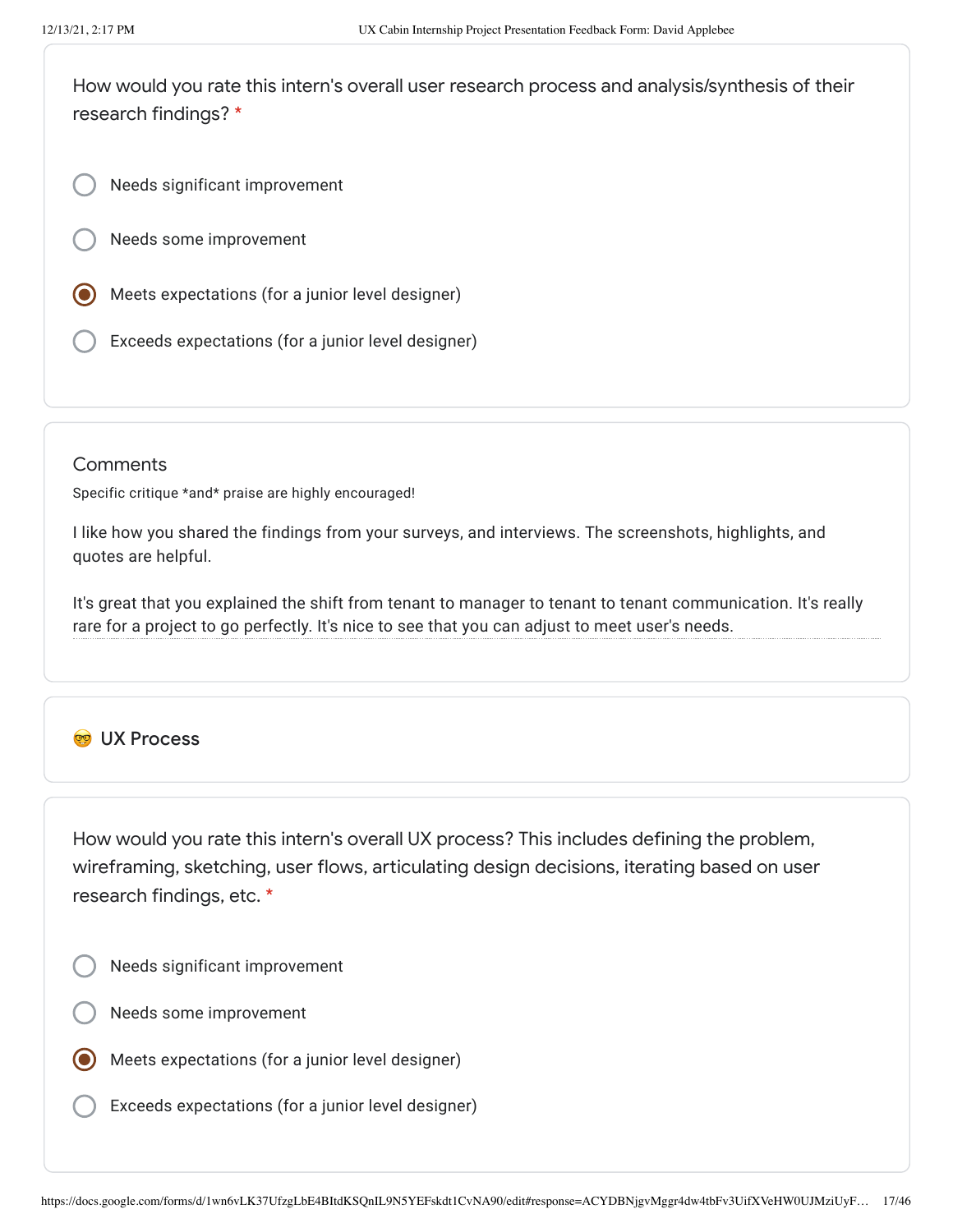Specific critique \*and\* praise are highly encouraged!

I love that you related the problem to a personal story of yours. A lot of presentation in design relates to telling a proper story.

I recommend quickly going over the design process you took for the project before going over every step of the process. This helps especially in scenarios where not every person attending your presentation is a designer.

You went through every phase of the design process except for user flows (unless I missed that part somehow). It would have been nice to see a MVP flow you were aiming for before your wireframes/sketches.

### **Wisual Design**

How would you rate this intern's visual design skills? (Color, typography, hierarchy, overall look and feel, etc.) \*

- Needs significant improvement
- Needs some improvement
- Meets expectations (for a junior level designer)
- Exceeds expectations (for a junior level designer)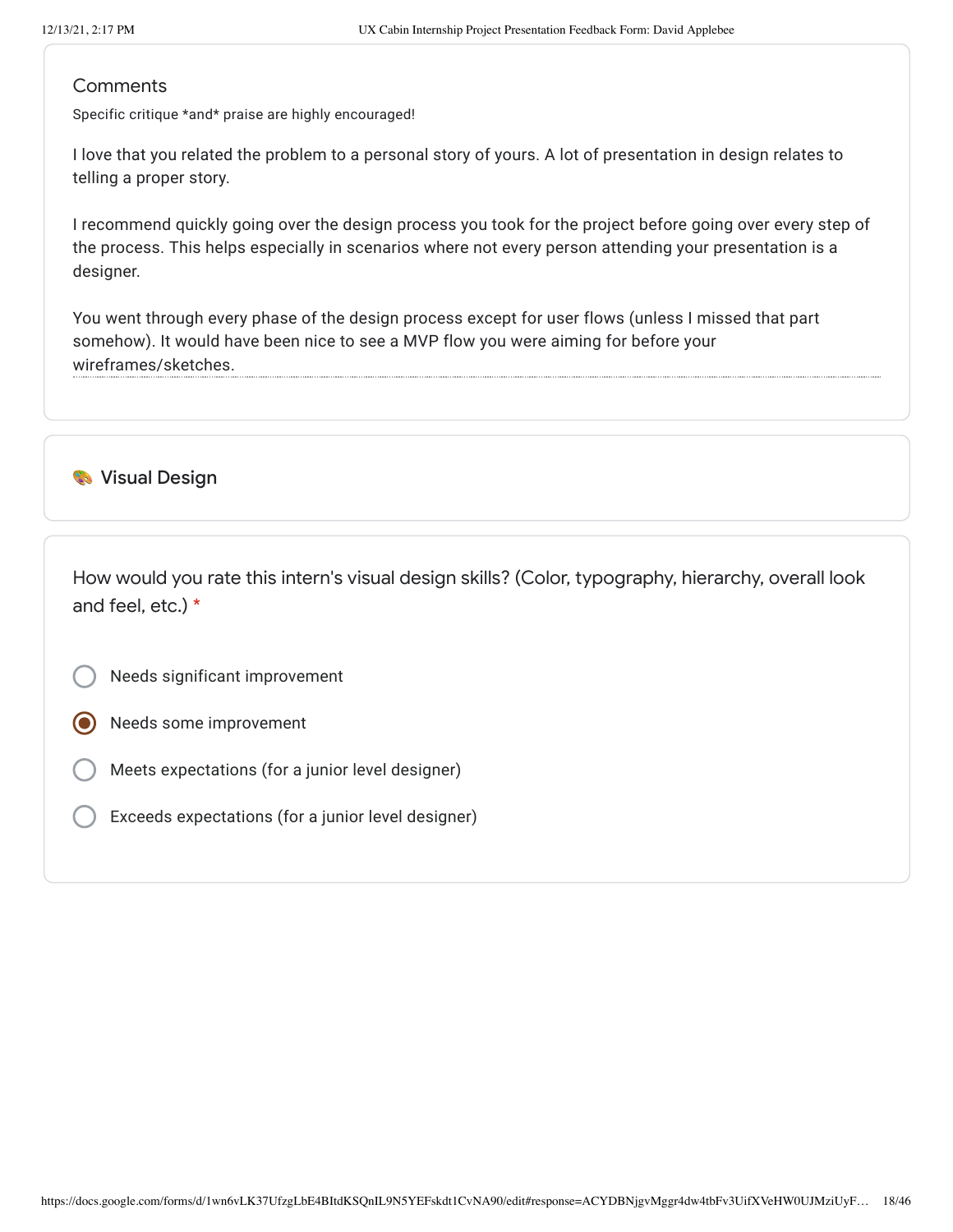Specific critique \*and\* praise are highly encouraged!

Some quick feedback on your designs:

I think you could reduce the vertical spacing on the left navigation.

The arrows you use for your slider could be straight. The curved angle on there adds to the users cognitive load.

The Yoga chat I think could be simplified a bit either in a modal or a pinned sidebar or window similar to Facebook chat.

It also looked like the chat appeared in two separate areas. Perhaps the chat button on the landing page should be linked to the "Message" page on the left side-nav.

One thing to look out for is color contrast ratios on your text.

I believe a better spot for the toast notification would go on the top right.

# **Prototyping**

How would you rate this intern's prototyping skills? (interactions, animations, etc.) \*

- Needs significant improvement
- Needs some improvement
- Meets expectations (for a junior level designer)
- Exceeds expectations (for a junior level designer)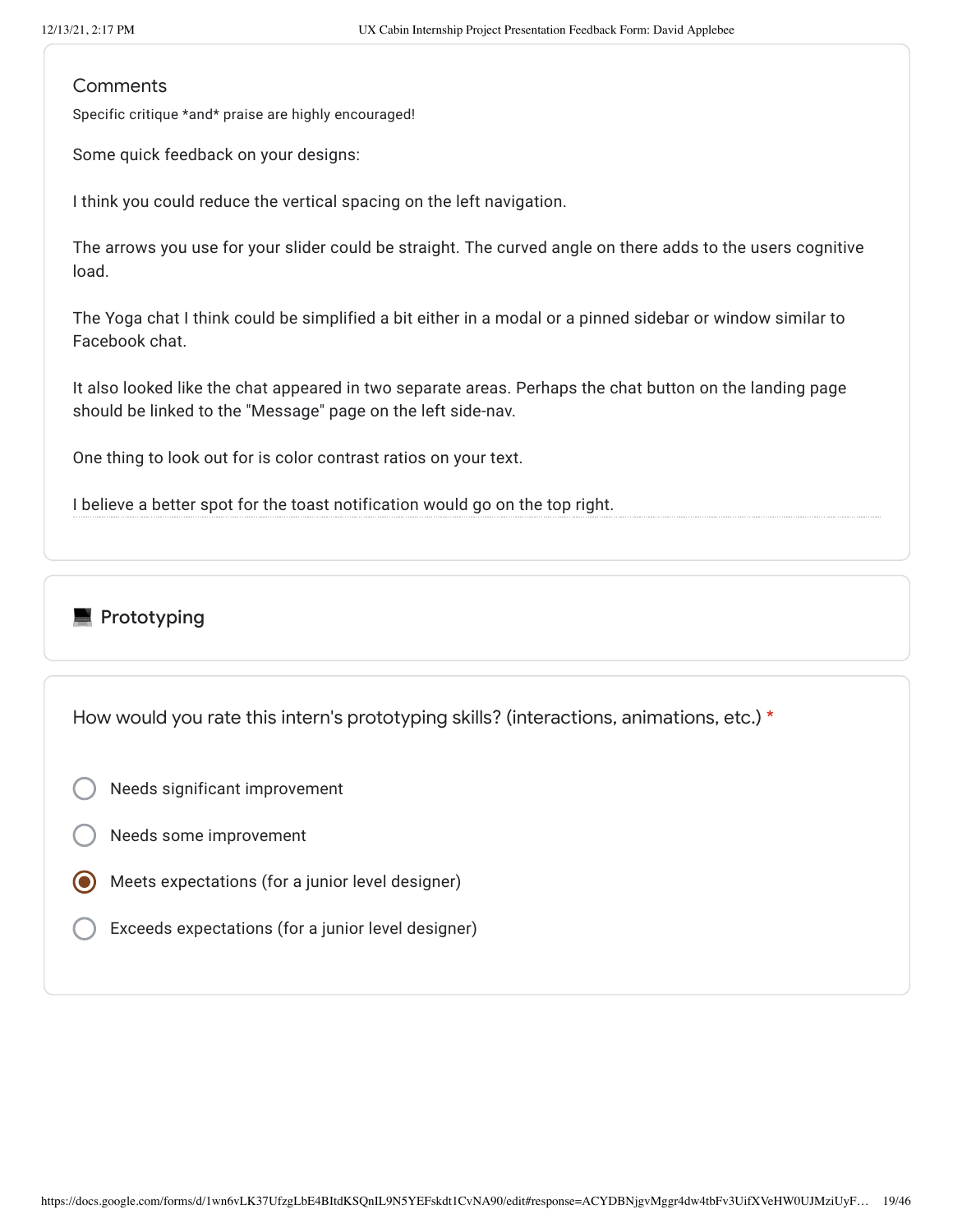Specific critique \*and\* praise are highly encouraged!

The slider on the landing page was nicely implemented.

From the presentation, I can tell that you have a good grasp of the prototype interactions.

### **B** Presentation skills

How would you rate this intern's overall presentation skills? (slide deck organization, storytelling, overall communication skills, etc.) \*

Needs significant improvement

Needs some improvement

Meets expectations (for a junior level designer)

Exceeds expectations (for a junior level designer)

#### **Comments**

Specific critique \*and\* praise are highly encouraged!

I love the storytelling element you added to your presentation.

I think some of the visual design of the presentation could be improved; alignment of text, consistent spacing, and hierarchy for example.

I think towards the end you could have shared what you learned from the project.

Final words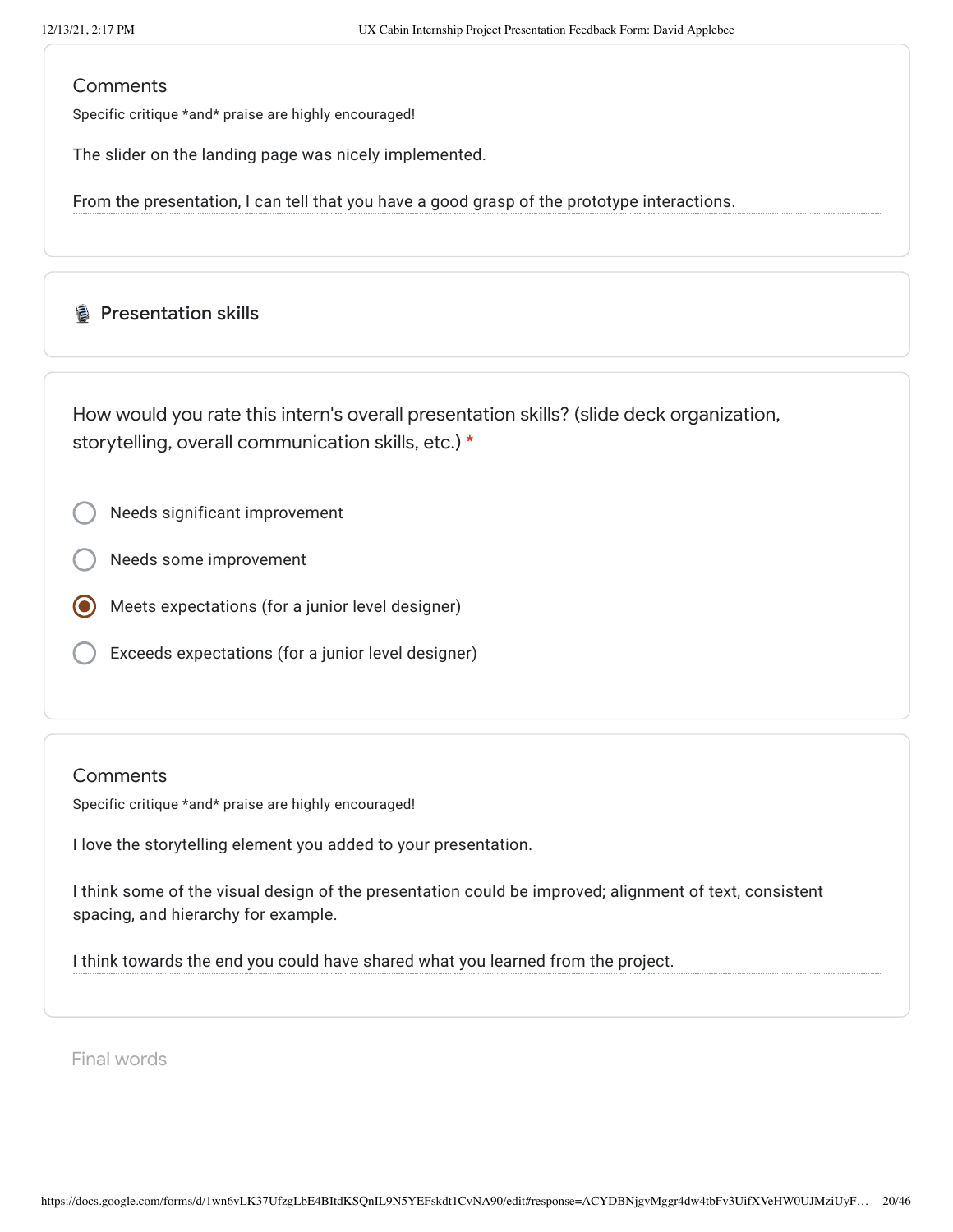

This form was created inside of UX Cabin.

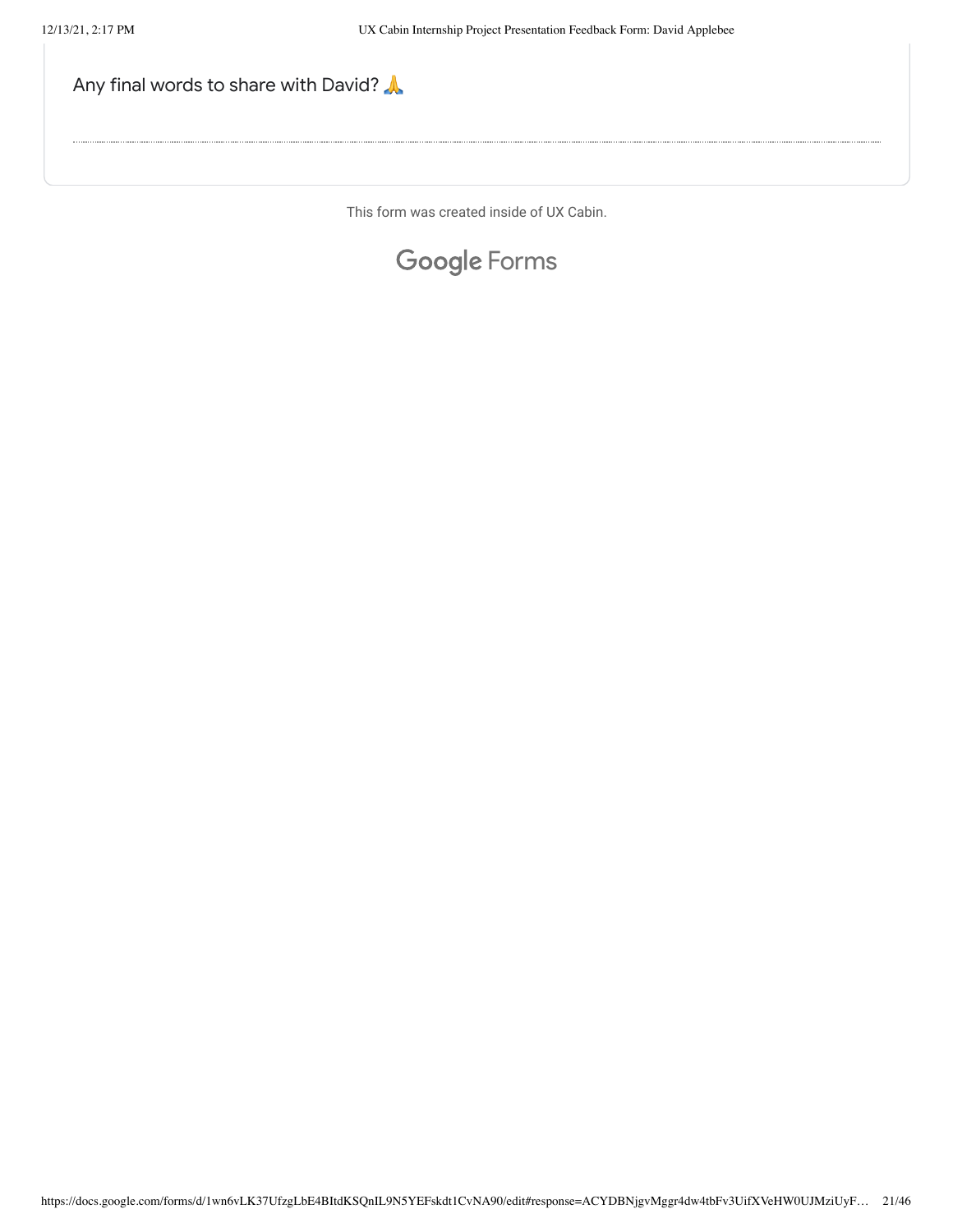# UX Cabin Internship Project Presentation Feedback Form: David Applebee

| Your name                                                                  |
|----------------------------------------------------------------------------|
| Jean                                                                       |
|                                                                            |
| Choose what best describes your role at UX Cabin (select all that apply) * |
| Designer                                                                   |
| Developer                                                                  |
| Researcher                                                                 |
| Management/Admin                                                           |
| Intern                                                                     |
|                                                                            |
| Feedback                                                                   |

For each of the following categories:

- Rate the intern's performance
- Add comments (specific critique \*and\* praise are highly encouraged!)

User Research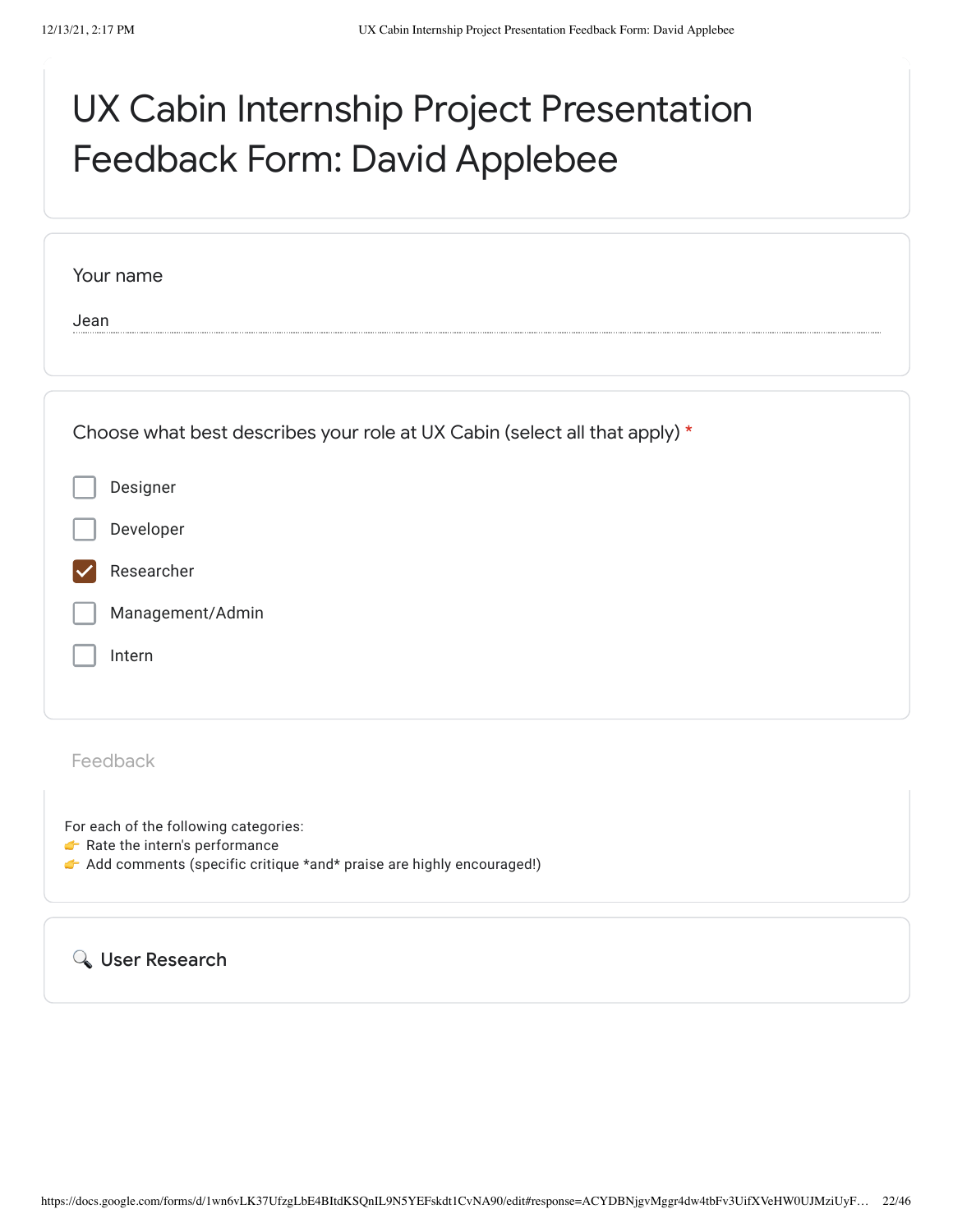How would you rate this intern's overall user research process and analysis/synthesis of their research findings? \*

Needs significant improvement

Needs some improvement

- Meets expectations (for a junior level designer)
- Exceeds expectations (for a junior level designer)

#### **Comments**

Specific critique \*and\* praise are highly encouraged!

Not a big deal, but your story wouldn't necessarily be part of your presentation as I'd hope you'd have so much findings from your research AND with clients, you wouldn't have your own story. But great job explaining your pivot. Never a waste of time explaining a total pivot! That was great. I love that your structured that rest of your presentation around your persona and treated her like a real human. Loved seeing how much you sketched! Shows you really explored all your options.

# **CO** UX Process

How would you rate this intern's overall UX process? This includes defining the problem, wireframing, sketching, user flows, articulating design decisions, iterating based on user research findings, etc. \*

- Needs significant improvement
- Needs some improvement
- Meets expectations (for a junior level designer)
- Exceeds expectations (for a junior level designer)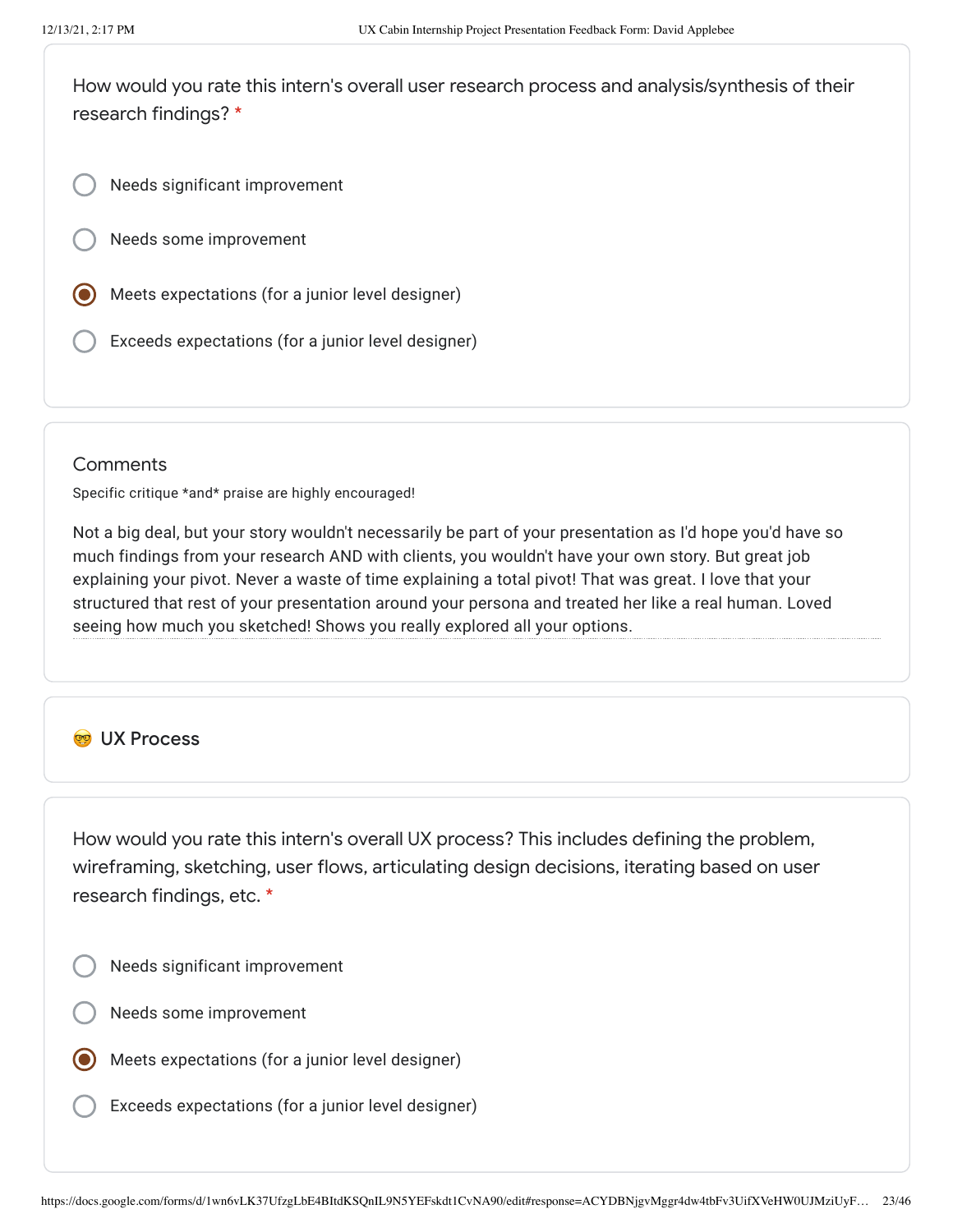Specific critique \*and\* praise are highly encouraged!

I loved that your broke down the tasks you had the user take vs what changes and insights you got from them. Very clear and beautifully done! Great insights from your users too. You showed a lot of flexibility and ability to understand who your users are.

**Wisual Design** 

How would you rate this intern's visual design skills? (Color, typography, hierarchy, overall look and feel, etc.) \*

Needs significant improvement

Needs some improvement

- Meets expectations (for a junior level designer)
- Exceeds expectations (for a junior level designer)

#### **Comments**

Specific critique \*and\* praise are highly encouraged!

The IA seemed off to me. If you have a sub menu like the different groups, it generally should be more correlated somehow to the parent menu item it's a part of. Reading up more on this should help: https://ux247.com/the-8-principles-of-information-architecture/

# $\blacksquare$  Prototyping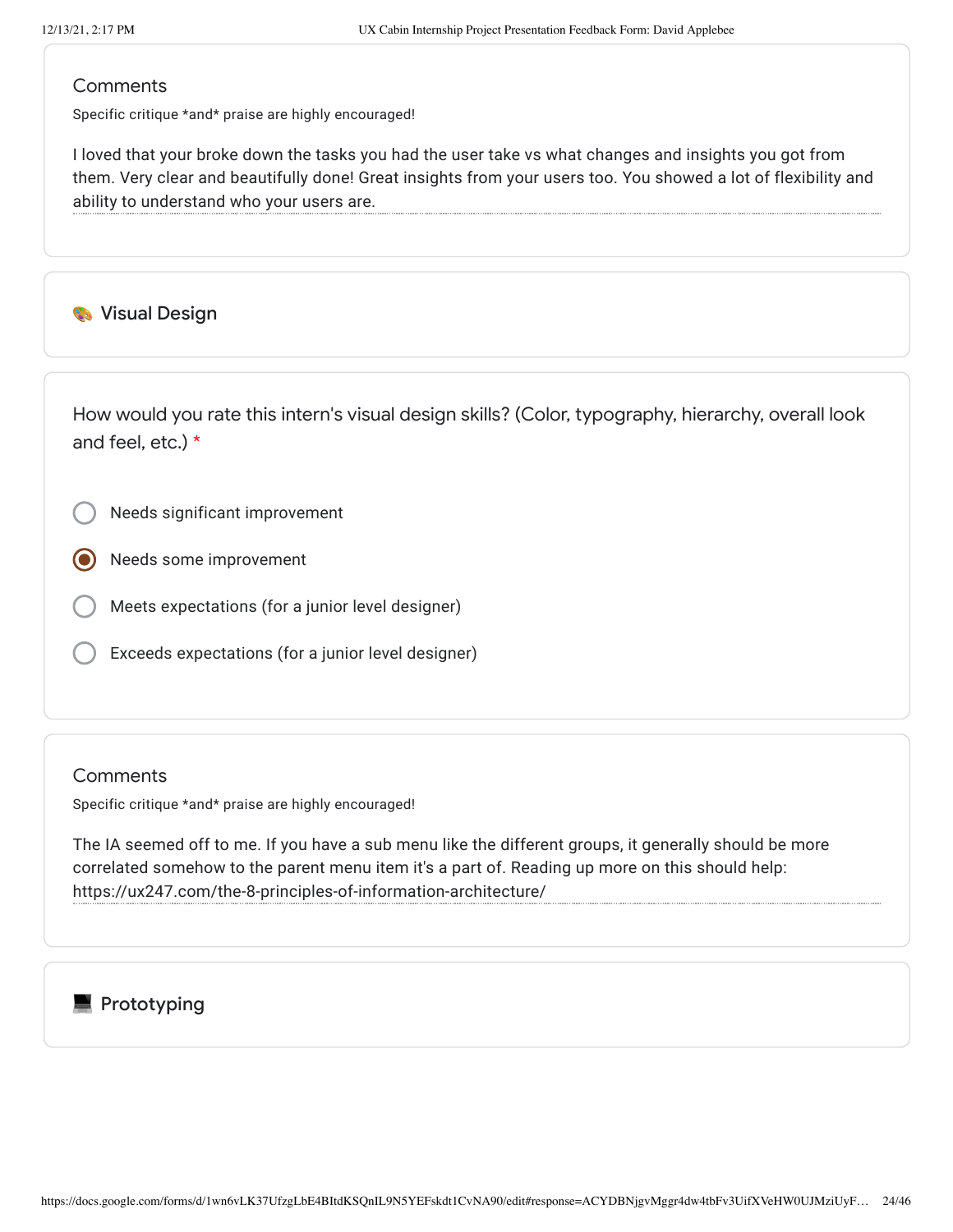How would you rate this intern's prototyping skills? (interactions, animations, etc.) \*

- Needs significant improvement
- Needs some improvement
- Meets expectations (for a junior level designer)
- Exceeds expectations (for a junior level designer)

#### **Comments**

Specific critique \*and\* praise are highly encouraged!

I got lost with the groups piece. I think you even addressed having some trouble with that. Sometimes if you're on the struggle bus for fitting a piece in, it usually means it warrants more exploration on exactly where it should be in the IA. For example, some card sorting with users to see if it warrants a higher or central place in your navigation. It seemed like a thorn sticking out of an otherwise fine design.

# **B** Presentation skills

How would you rate this intern's overall presentation skills? (slide deck organization, storytelling, overall communication skills, etc.) \*

- Needs significant improvement
- Needs some improvement
- Meets expectations (for a junior level designer)
- Exceeds expectations (for a junior level designer)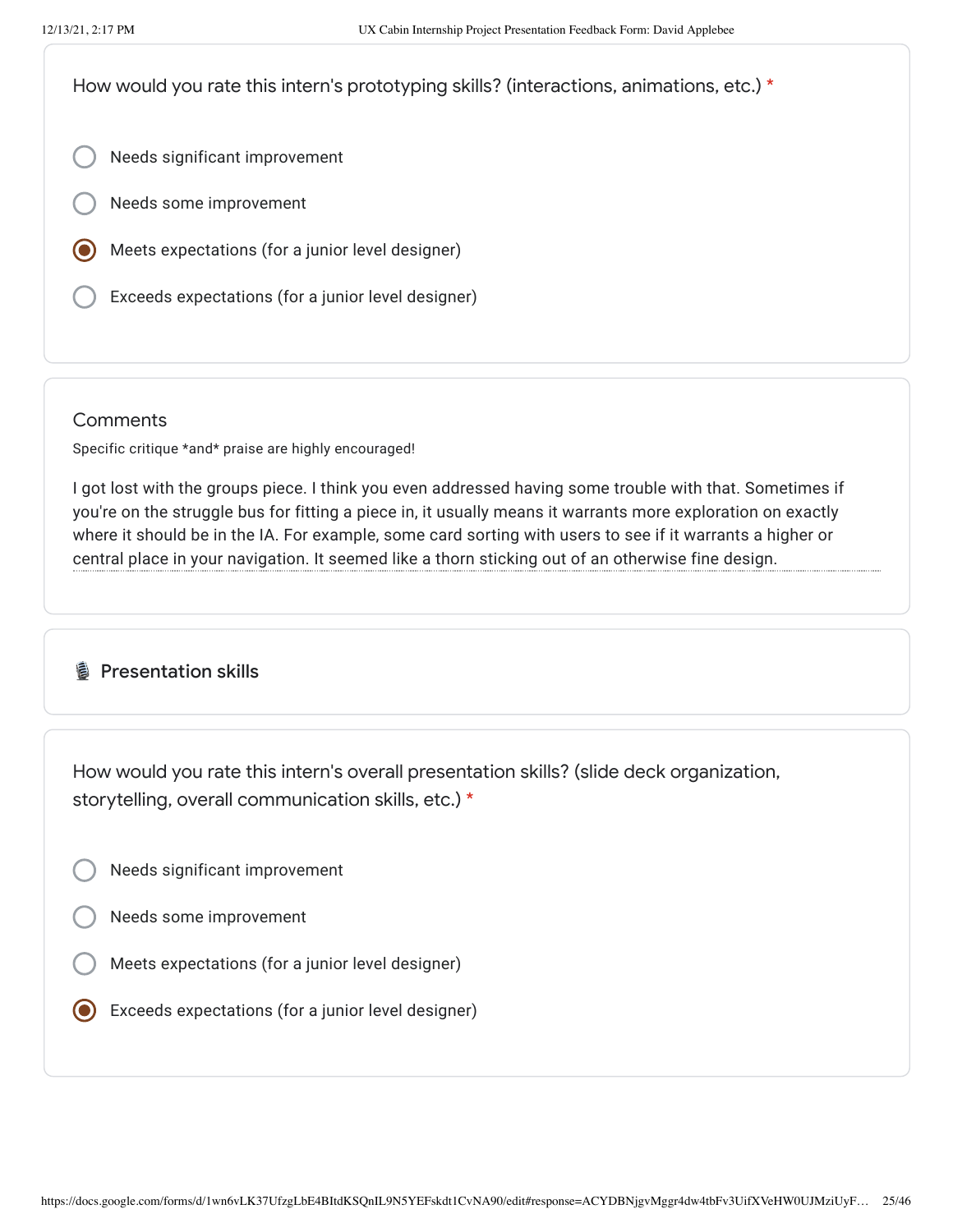Specific critique \*and\* praise are highly encouraged!

I think you did great staying concise and focused on all the interesting findings. I felt like I understood your findings without having to do the work! (always the goal) Great job.

Final words

Any final words to share with David?

I loved your focus on the findings and the exploration of all your questions. I wasn't a huge fan of presenting the prototype separately from the user testing results. It's not a big deal, but it might've been clearer to see your prototype while you were explaining what worked and what didn't.

This form was created inside of UX Cabin.

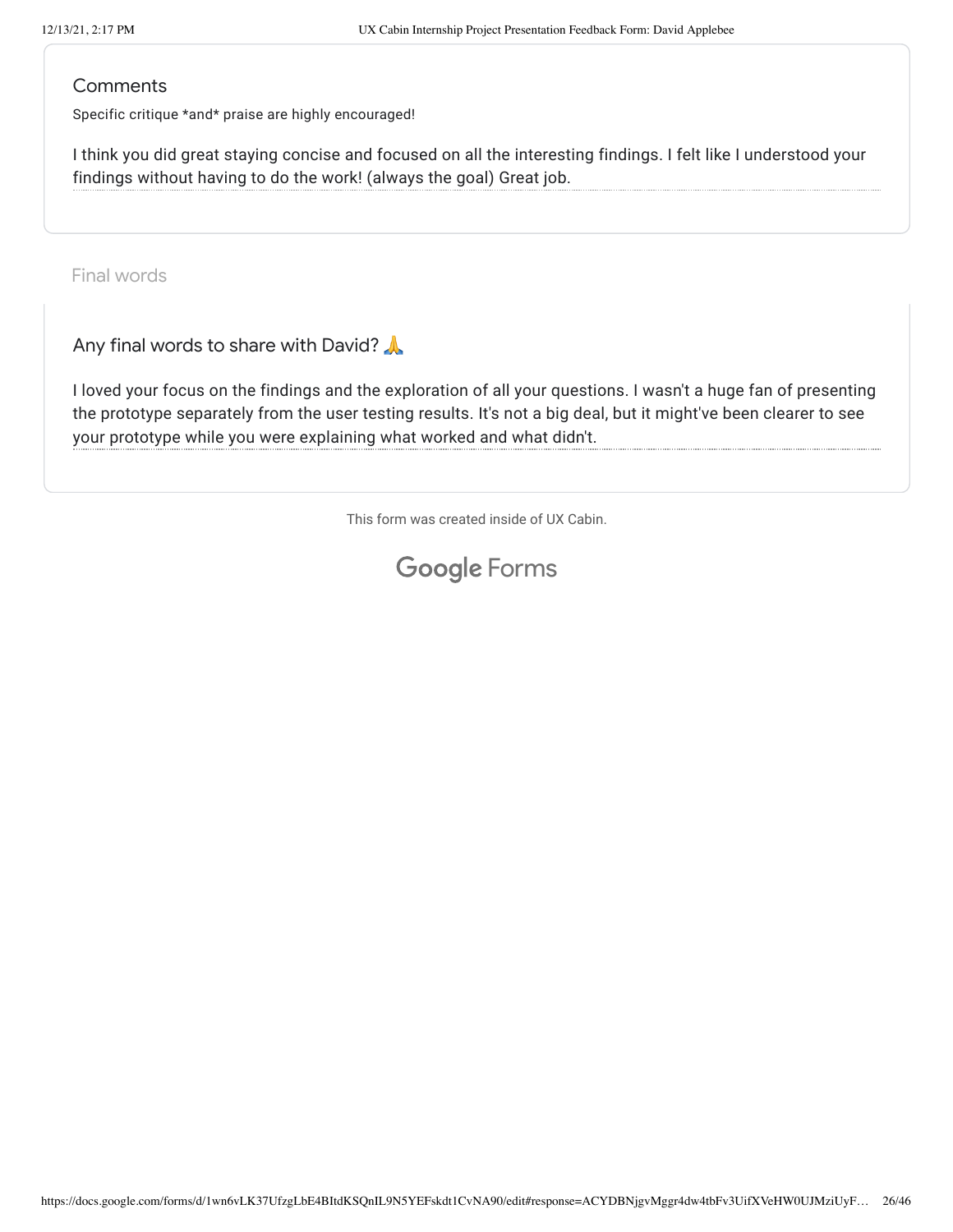# UX Cabin Internship Project Presentation Feedback Form: David Applebee

| Your name   |                                                                            |
|-------------|----------------------------------------------------------------------------|
| Seth Coelen |                                                                            |
|             |                                                                            |
|             |                                                                            |
|             | Choose what best describes your role at UX Cabin (select all that apply) * |
| Designer    |                                                                            |
|             | Developer                                                                  |
|             | Researcher                                                                 |
|             | Management/Admin                                                           |
| Intern      |                                                                            |
|             |                                                                            |
| Feedback    |                                                                            |
|             |                                                                            |
|             | For each of the following categories:<br>Rate the intern's performance     |
|             | Add comments (specific critique *and* praise are highly encouraged!)       |
|             |                                                                            |

User Research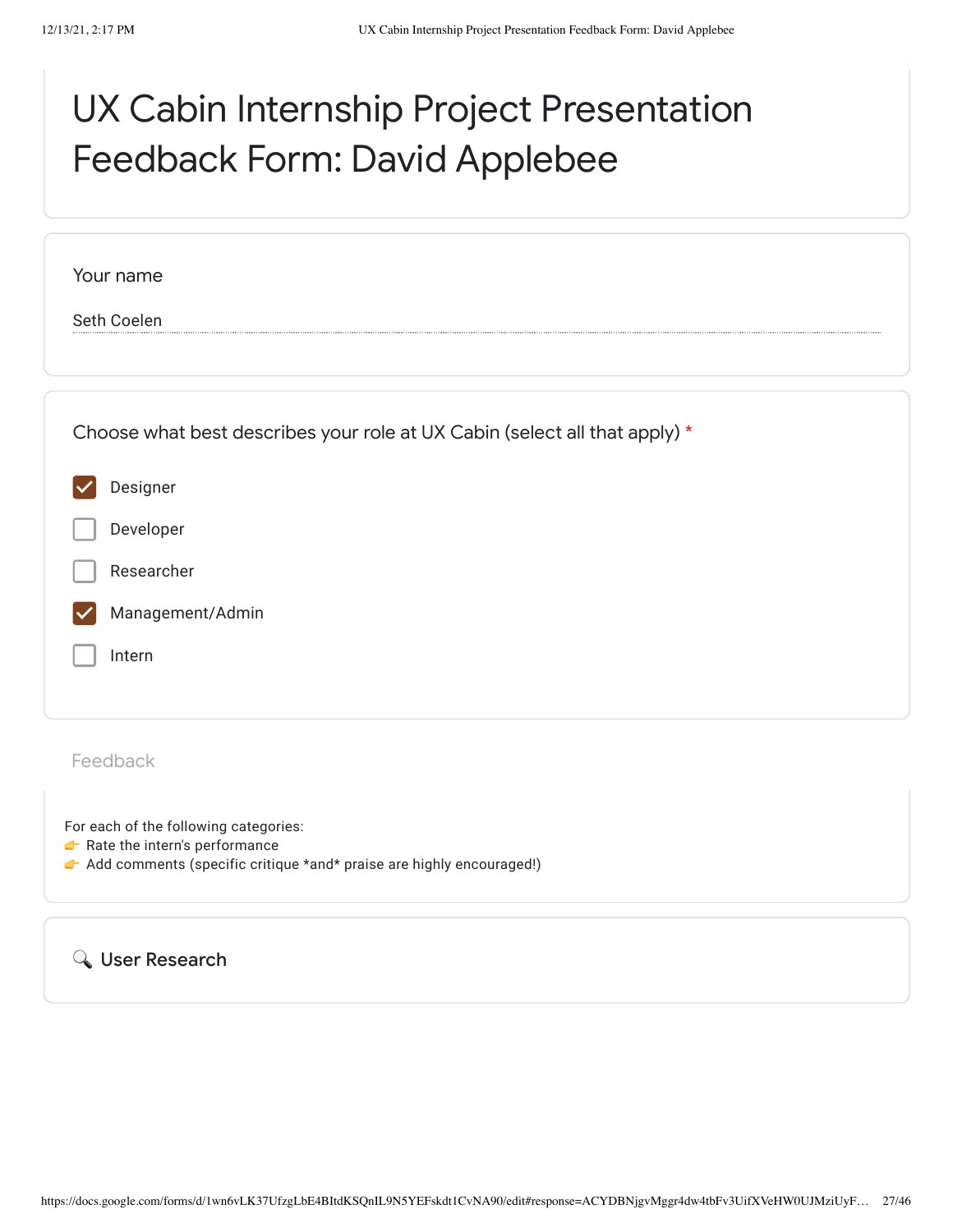How would you rate this intern's overall user research process and analysis/synthesis of their research findings? \*

Needs significant improvement

Needs some improvement

- Meets expectations (for a junior level designer)
- Exceeds expectations (for a junior level designer)

#### **Comments**

Specific critique \*and\* praise are highly encouraged!

Interesting findings in your initial survey. Nice pivot after you found out that information.

Curious if this product already has market fit through https://nextdoor.com/ or something simple like a facebook group? What value does this add over these products?

# **CO** UX Process

How would you rate this intern's overall UX process? This includes defining the problem, wireframing, sketching, user flows, articulating design decisions, iterating based on user research findings, etc. \*

- Needs significant improvement
- Needs some improvement
- Meets expectations (for a junior level designer)
- Exceeds expectations (for a junior level designer)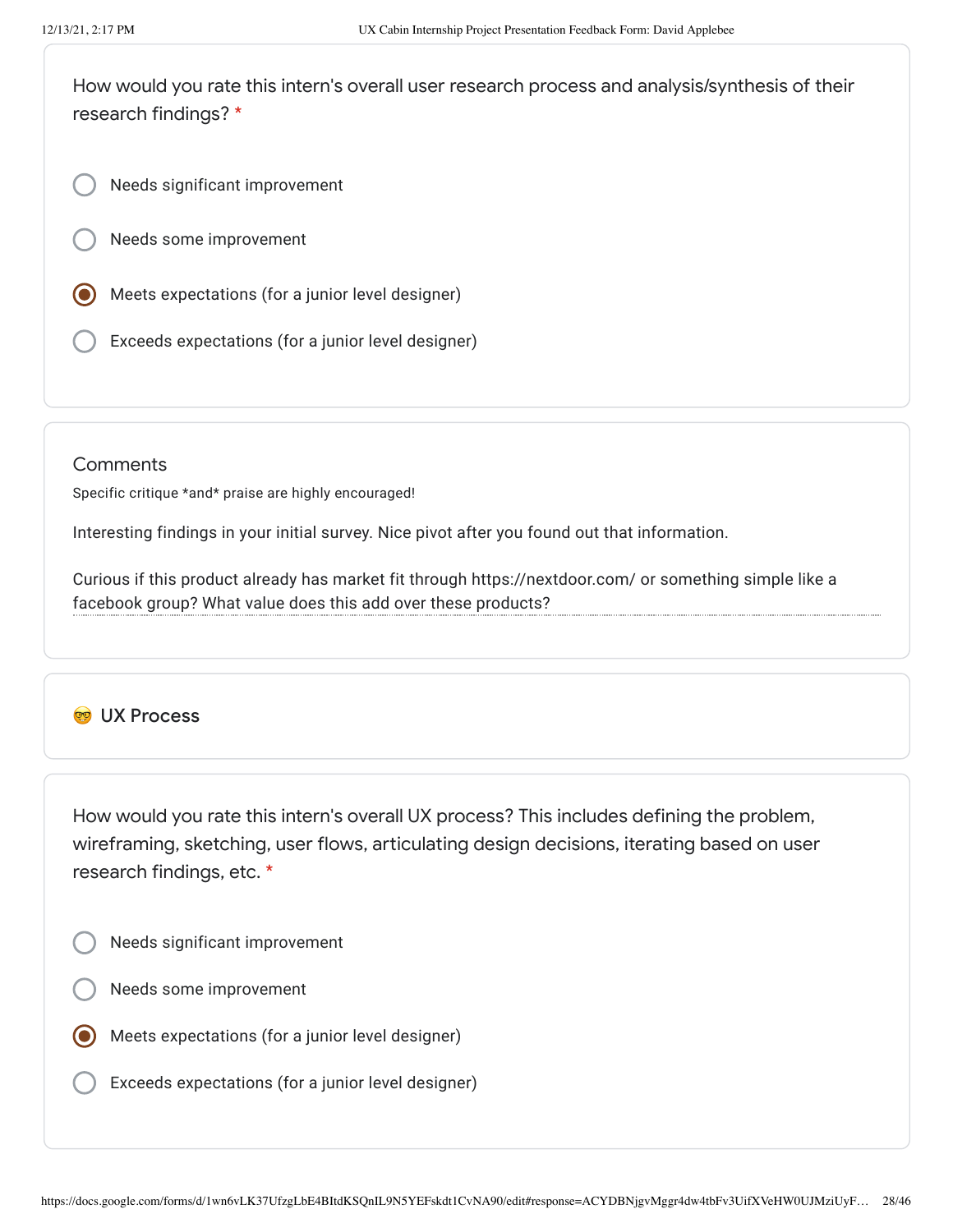Specific critique \*and\* praise are highly encouraged!

Good use of exploratory sketches, card sorting, surveying, etc.

### **Wisual Design**

How would you rate this intern's visual design skills? (Color, typography, hierarchy, overall look and feel, etc.) \*

- Needs significant improvement
- Needs some improvement
- Meets expectations (for a junior level designer)
- Exceeds expectations (for a junior level designer)

#### **Comments**

Specific critique \*and\* praise are highly encouraged!

Great work on the component and variant work

Overall the layout feels a bulky and heavy.

Lots of issues with visual hierarchy and spacing.

- Left nav items feel way too big.
- Looks like a bit of contrast issues.
- Arrows look like undo/redo actions vs next/previous
- many elements just floating in space (scroll bar, search, messages)

Tough that you have to scroll through each topic to see if you want to view rather than seeing a full list.

**Prototyping**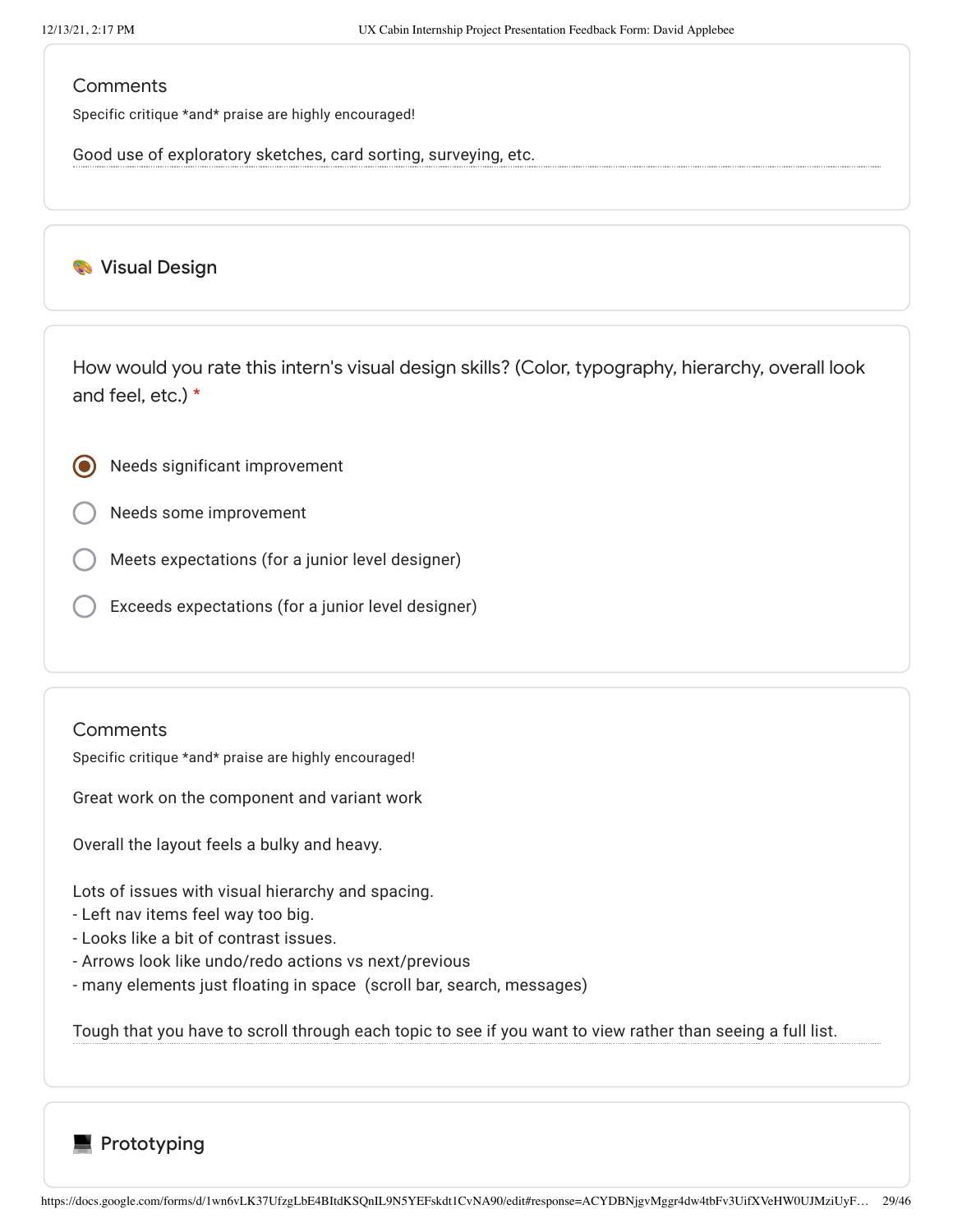How would you rate this intern's prototyping skills? (interactions, animations, etc.) \*

- Needs significant improvement
- Needs some improvement
- Meets expectations (for a junior level designer)
- Exceeds expectations (for a junior level designer)

**Comments** 

Specific critique \*and\* praise are highly encouraged!

Nice prototype. Looks like you really set this up well and all the elements work!

# **Presentation skills**

How would you rate this intern's overall presentation skills? (slide deck organization, storytelling, overall communication skills, etc.) \*

- Needs significant improvement
- Needs some improvement
- Meets expectations (for a junior level designer)
- Exceeds expectations (for a junior level designer)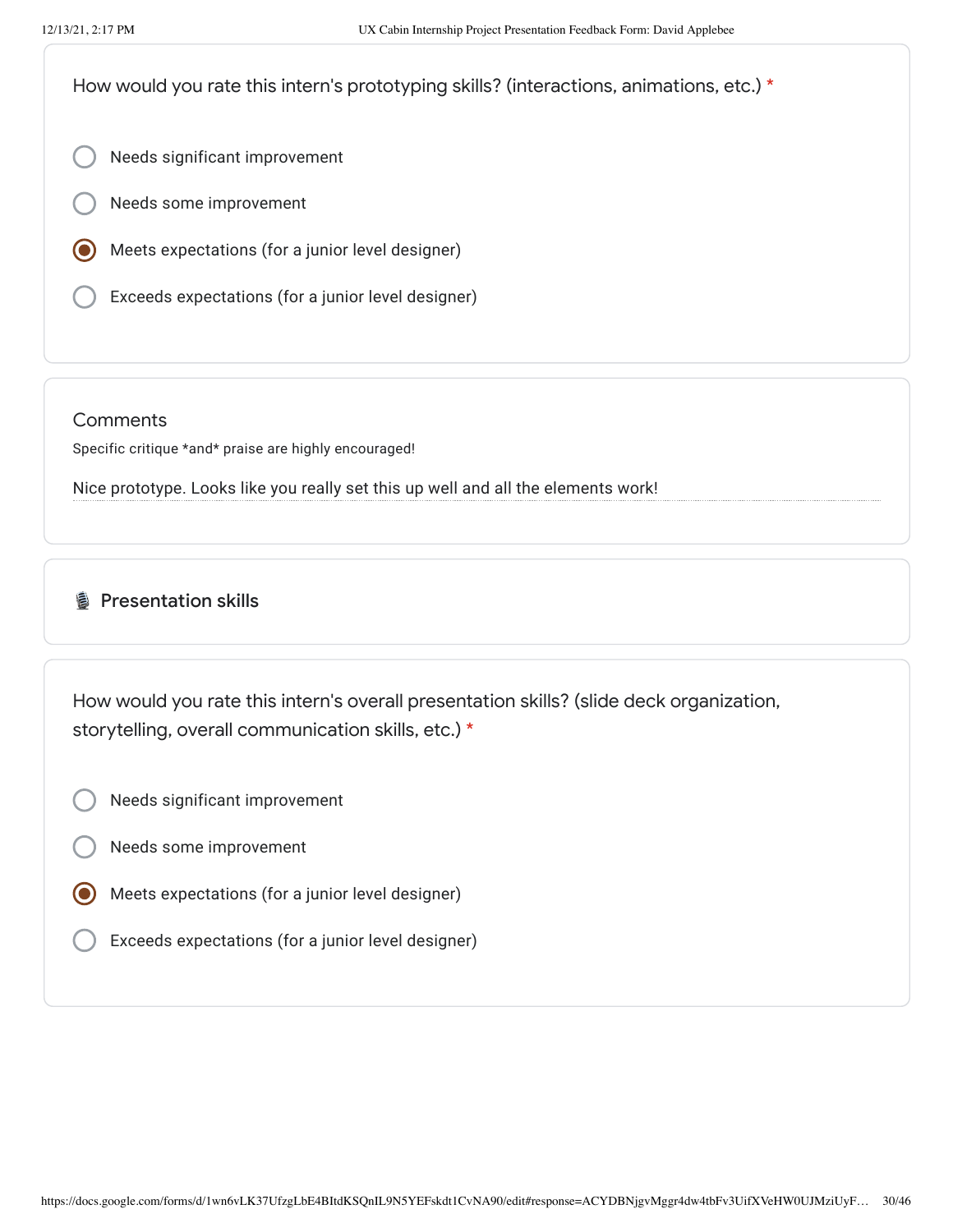Specific critique \*and\* praise are highly encouraged!

Very good presentation and well spoken. You've got a very calming and reassuring voice. Concise and to the point. Good job!

Final words

Any final words to share with David?

You've got a great attitude and work well with others. Have really enjoyed seeing you grow over the course of this internship

This form was created inside of UX Cabin.

# Google [Forms](https://www.google.com/forms/about/?utm_source=product&utm_medium=forms_logo&utm_campaign=forms)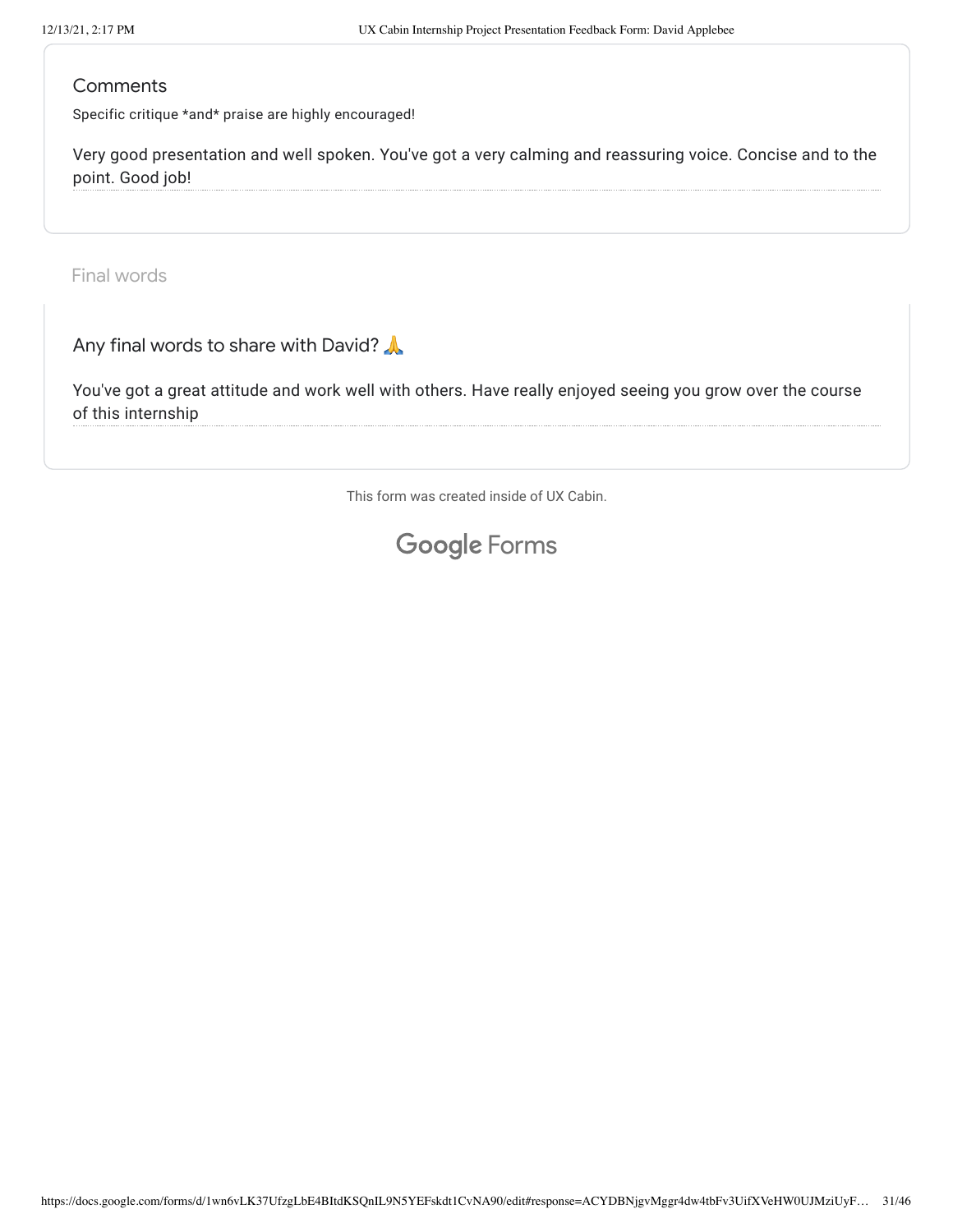# UX Cabin Internship Project Presentation Feedback Form: David Applebee

| Your name                                                                  |
|----------------------------------------------------------------------------|
| <b>Brendon</b>                                                             |
|                                                                            |
| Choose what best describes your role at UX Cabin (select all that apply) * |
| Designer                                                                   |
| Developer                                                                  |
| Researcher                                                                 |
| Management/Admin                                                           |
| Intern                                                                     |
|                                                                            |
| Feedback                                                                   |

For each of the following categories:

- Rate the intern's performance
- Add comments (specific critique \*and\* praise are highly encouraged!)

User Research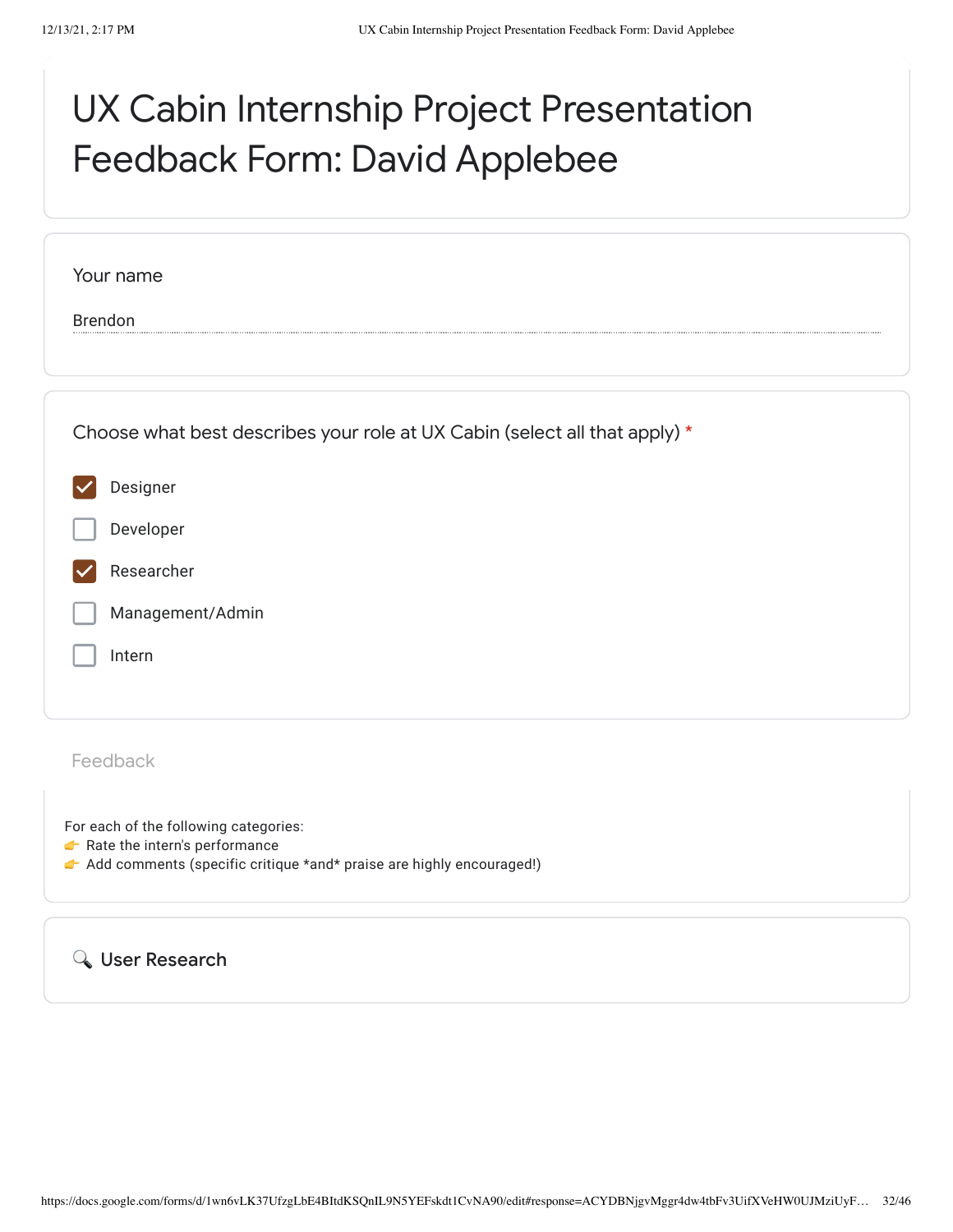How would you rate this intern's overall user research process and analysis/synthesis of their research findings? \*

Needs significant improvement

Needs some improvement

- Meets expectations (for a junior level designer)
- Exceeds expectations (for a junior level designer)

#### **Comments**

Specific critique \*and\* praise are highly encouraged!

great job with the survey numbers and presenting assumptions and difference between assumptions and research reality. 4 interviews is pretty low number of interviews to pull themes from, in general 10-15 interviews is ideal.

### **CO** UX Process

How would you rate this intern's overall UX process? This includes defining the problem, wireframing, sketching, user flows, articulating design decisions, iterating based on user research findings, etc. \*

- Needs significant improvement
- Needs some improvement
- Meets expectations (for a junior level designer)
	- Exceeds expectations (for a junior level designer)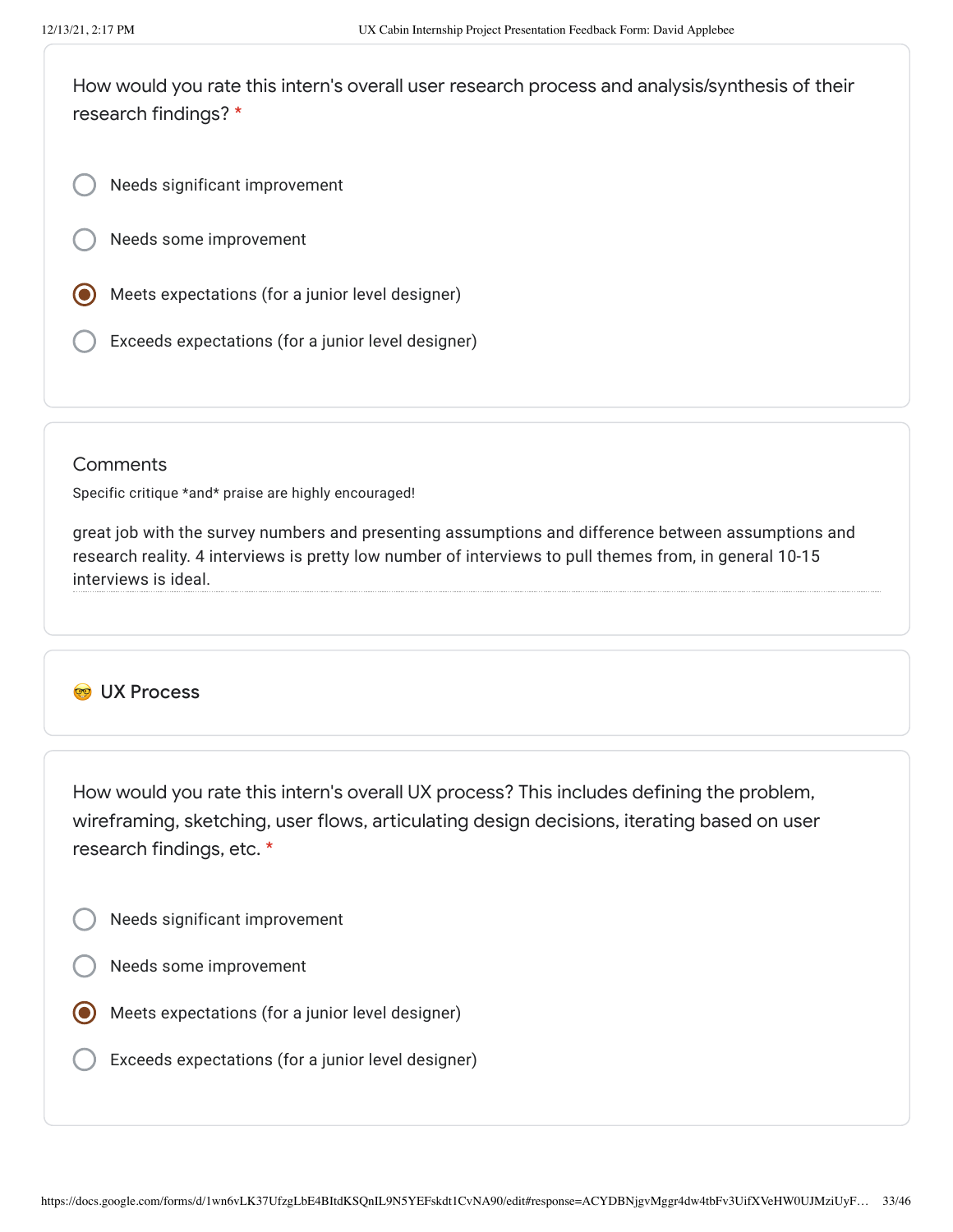Specific critique \*and\* praise are highly encouraged!

good job with the chosen deliverables, and good job working form lo to mid and hi fi. good job with the feature analysis on the other major competitors in messaging. i would be curious to see a MoSCoW Map to compare what features would be included.

### **Wisual Design**

How would you rate this intern's visual design skills? (Color, typography, hierarchy, overall look and feel, etc.) \*

- Needs significant improvement
- Needs some improvement
- Meets expectations (for a junior level designer)
- Exceeds expectations (for a junior level designer)

#### **Comments**

Specific critique \*and\* praise are highly encouraged!

the UI is a bit basic but it has the heart of a good design. the contrast of the texts on the purple menu sidebar seems low also the white text on teal box is hard to read. i would be curious what this sort of page looks like at other competitors sites and borrow their style on text boxes and such.

# **Prototyping**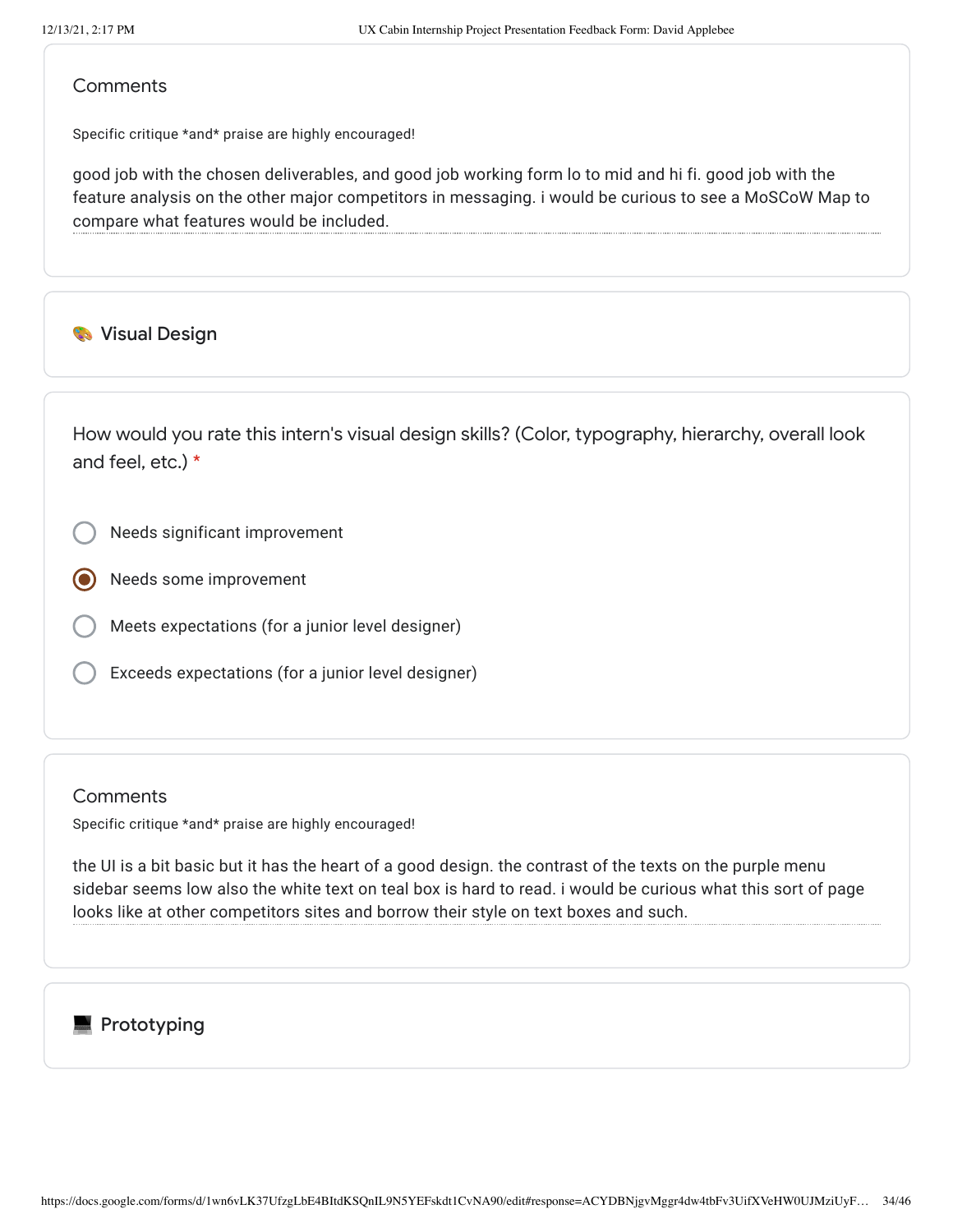How would you rate this intern's prototyping skills? (interactions, animations, etc.) \*

- Needs significant improvement
- Needs some improvement
- Meets expectations (for a junior level designer)
- Exceeds expectations (for a junior level designer)

#### **Comments**

Specific critique \*and\* praise are highly encouraged!

great job on the proto! great interactions and interactive components. consider adding some subtle transitions using smart animate, hit me up for a demo of how easy it can be to make for easy smart animate. nice use of the back end design system

# **Presentation skills**

How would you rate this intern's overall presentation skills? (slide deck organization, storytelling, overall communication skills, etc.) \*

- Needs significant improvement
- Needs some improvement
- Meets expectations (for a junior level designer)
	- Exceeds expectations (for a junior level designer)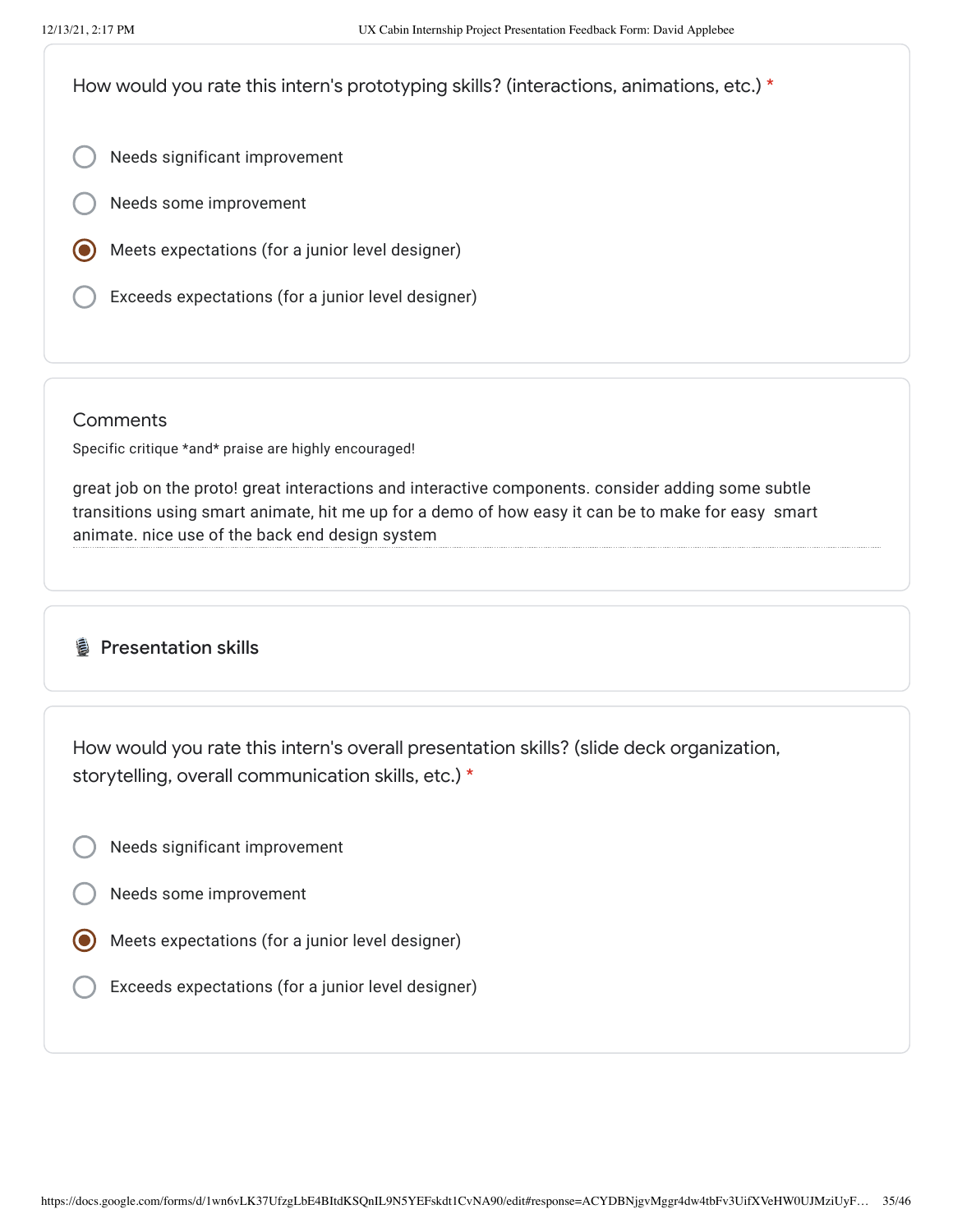Specific critique \*and\* praise are highly encouraged!

the hierarchy of fonts in your slides doesnt present your great work in a great way. utilize the headings versus body text. your presenting was really good, good speed, good flow, and stake holder buy in capacity with your tone and fluidity...but to solidify that would be a polished deck of slides with nice visual aesthetics. go with a tried and true template

Final words

Any final words to share with David?

you got the core of a great portfolio piece here. considering the timeline, your on a great path. and remember the point of this project is to showcase your UX and product design skills, not necessarily because it is the best solution to a problem. but feel free to reachout and we can have a decompress about the feedback and to drop in about how to use this project case study as part of the overall strategy to get you an awesome job

This form was created inside of UX Cabin.

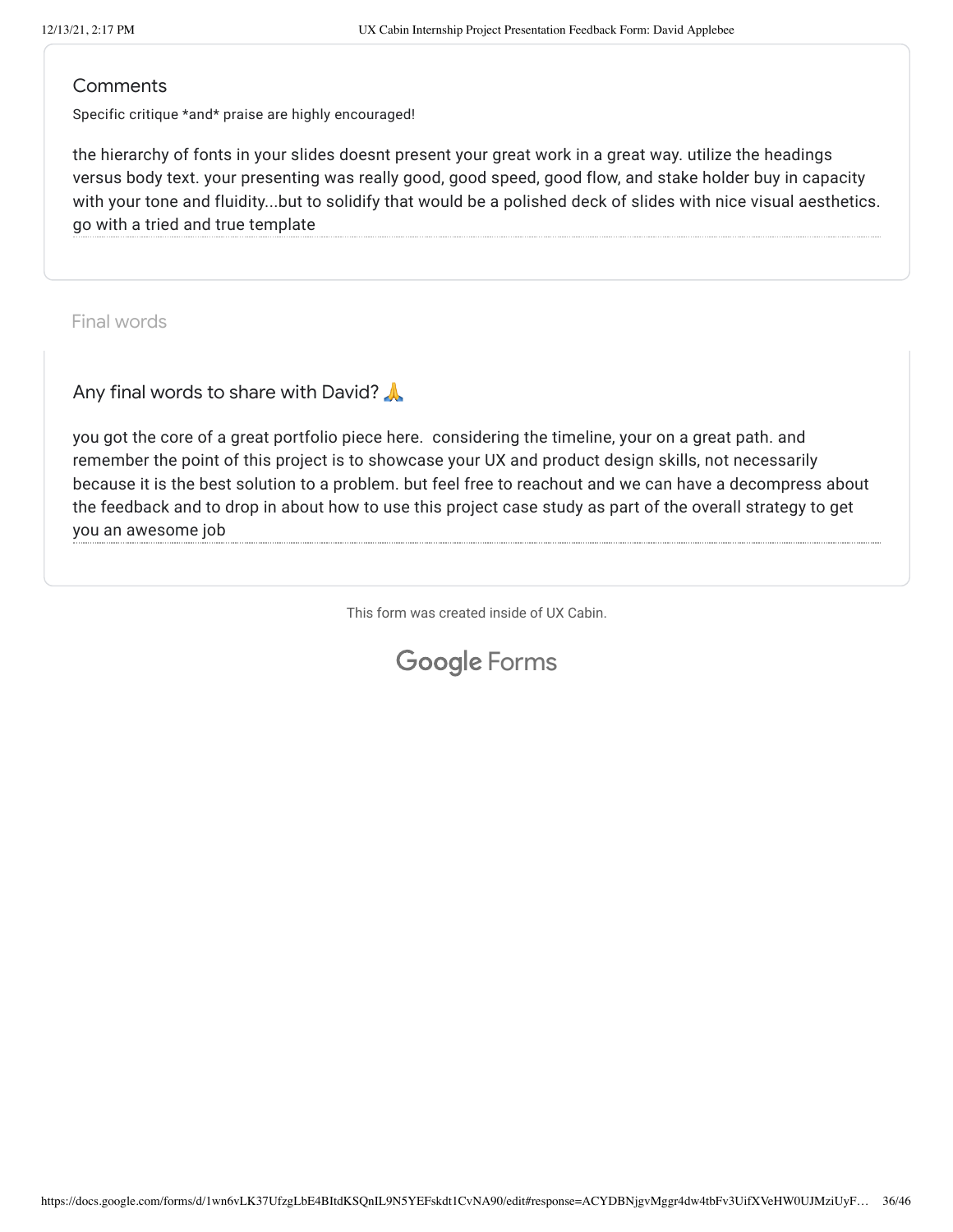# UX Cabin Internship Project Presentation Feedback Form: David Applebee

| Your name                                                                  |  |
|----------------------------------------------------------------------------|--|
| Joe Montero                                                                |  |
|                                                                            |  |
|                                                                            |  |
| Choose what best describes your role at UX Cabin (select all that apply) * |  |
| Designer                                                                   |  |
| Developer                                                                  |  |
| Researcher                                                                 |  |
| Management/Admin                                                           |  |
| Intern                                                                     |  |
|                                                                            |  |
| Feedback                                                                   |  |
|                                                                            |  |

For each of the following categories:

- Rate the intern's performance
- Add comments (specific critique \*and\* praise are highly encouraged!)

User Research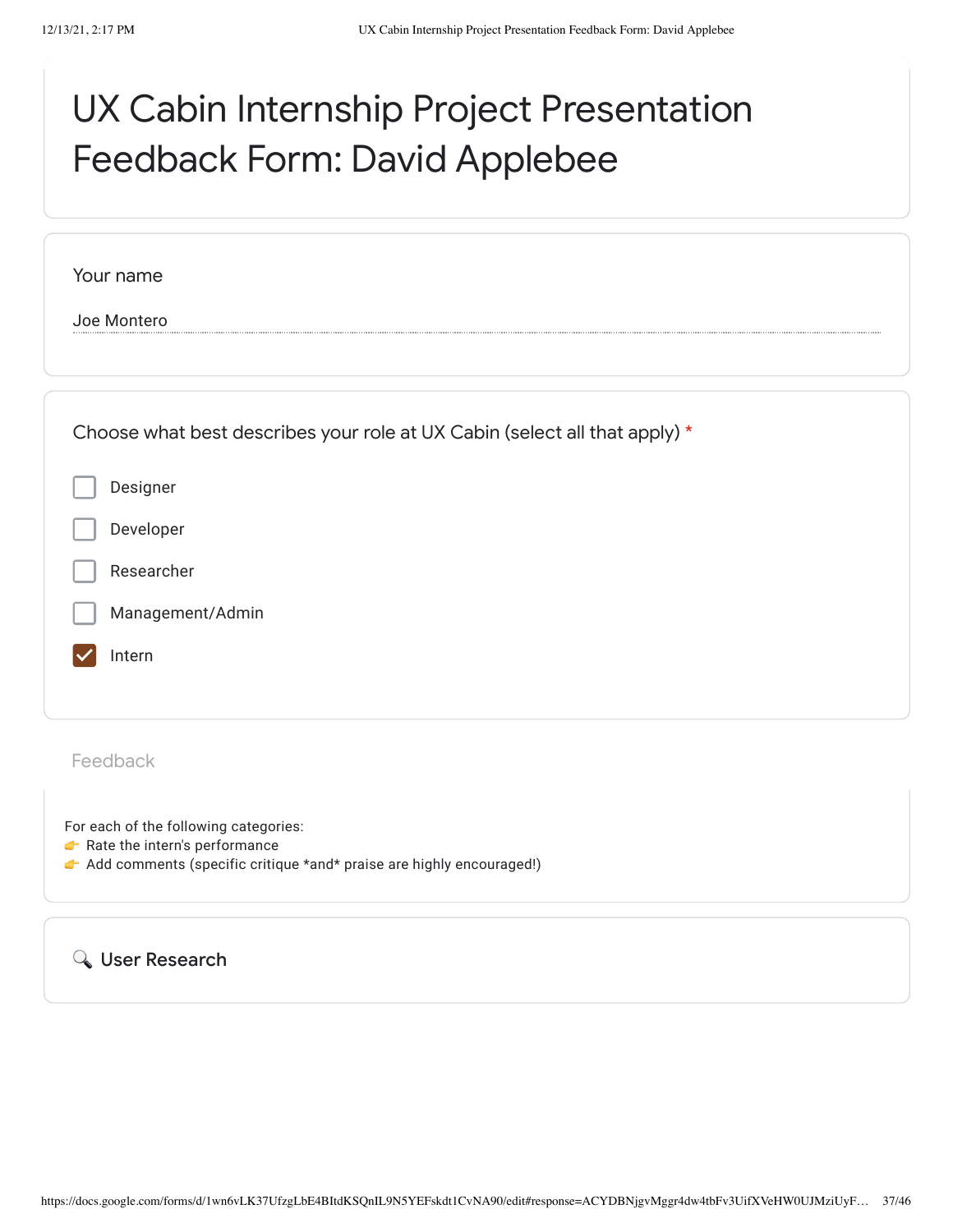How would you rate this intern's overall user research process and analysis/synthesis of their research findings? \*

Needs significant improvement

Needs some improvement

Meets expectations (for a junior level designer)

Exceeds expectations (for a junior level designer)

#### **Comments**

Specific critique \*and\* praise are highly encouraged!

Very thorough process for the UX Research skills

# **W** UX Process

How would you rate this intern's overall UX process? This includes defining the problem, wireframing, sketching, user flows, articulating design decisions, iterating based on user research findings, etc. \*

- Needs significant improvement
- Needs some improvement
- Meets expectations (for a junior level designer)
	- Exceeds expectations (for a junior level designer)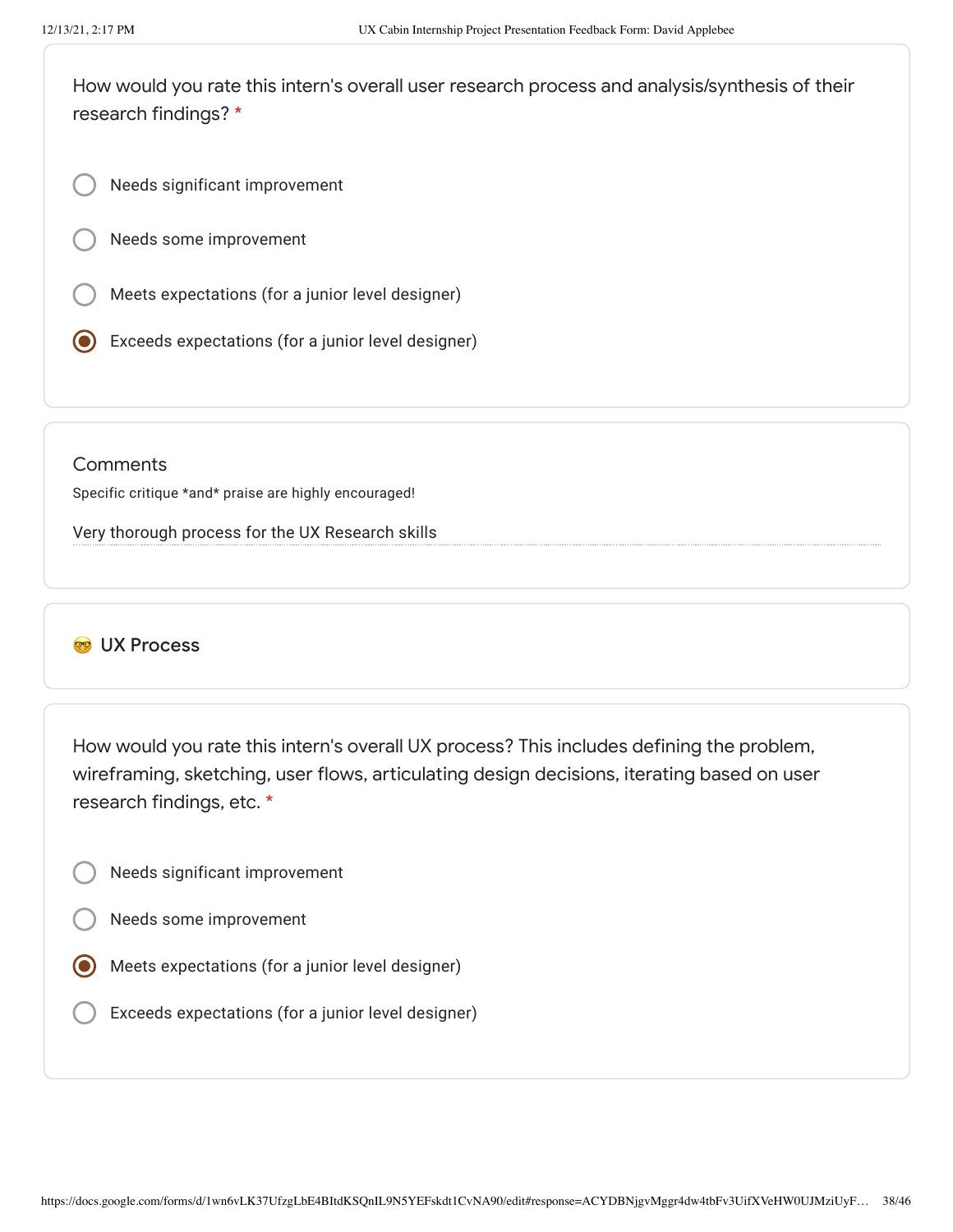Specific critique \*and\* praise are highly encouraged!

Definitely understands and breaks down the process in a cohesive manner

### **Wisual Design**

How would you rate this intern's visual design skills? (Color, typography, hierarchy, overall look and feel, etc.) \*

Needs significant improvement

Needs some improvement

Meets expectations (for a junior level designer)

Exceeds expectations (for a junior level designer)

#### **Comments**

Specific critique \*and\* praise are highly encouraged!

I highly recommend doing lots of copywork and just copying best practices by following design guidelines from Google, Apple, or other design system because it will elevate your visual skills tremendously. Also, defining your brand visual style upfront because it will definitely be easier to choose the visual elements.

# **Prototyping**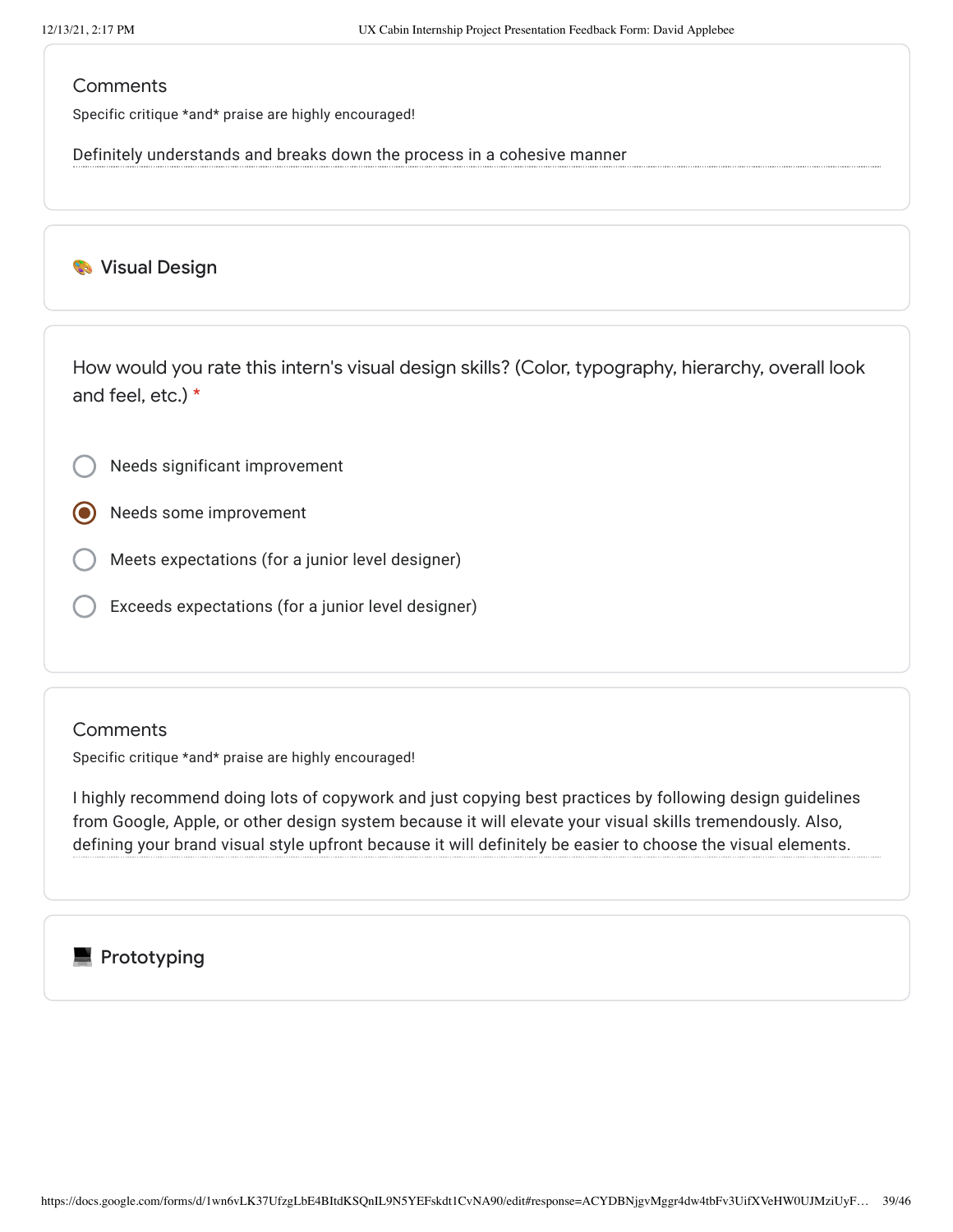How would you rate this intern's prototyping skills? (interactions, animations, etc.) \*

- Needs significant improvement
- Needs some improvement
- Meets expectations (for a junior level designer)
- Exceeds expectations (for a junior level designer)

#### **Comments**

Specific critique \*and\* praise are highly encouraged!

So far, the prototyping skills is good and well established

# **B** Presentation skills

How would you rate this intern's overall presentation skills? (slide deck organization, storytelling, overall communication skills, etc.) \*

- Needs significant improvement
- Needs some improvement
- Meets expectations (for a junior level designer)
- Exceeds expectations (for a junior level designer)

#### **Comments**

Specific critique \*and\* praise are highly encouraged!

Presentation skills is easily digestible and very informative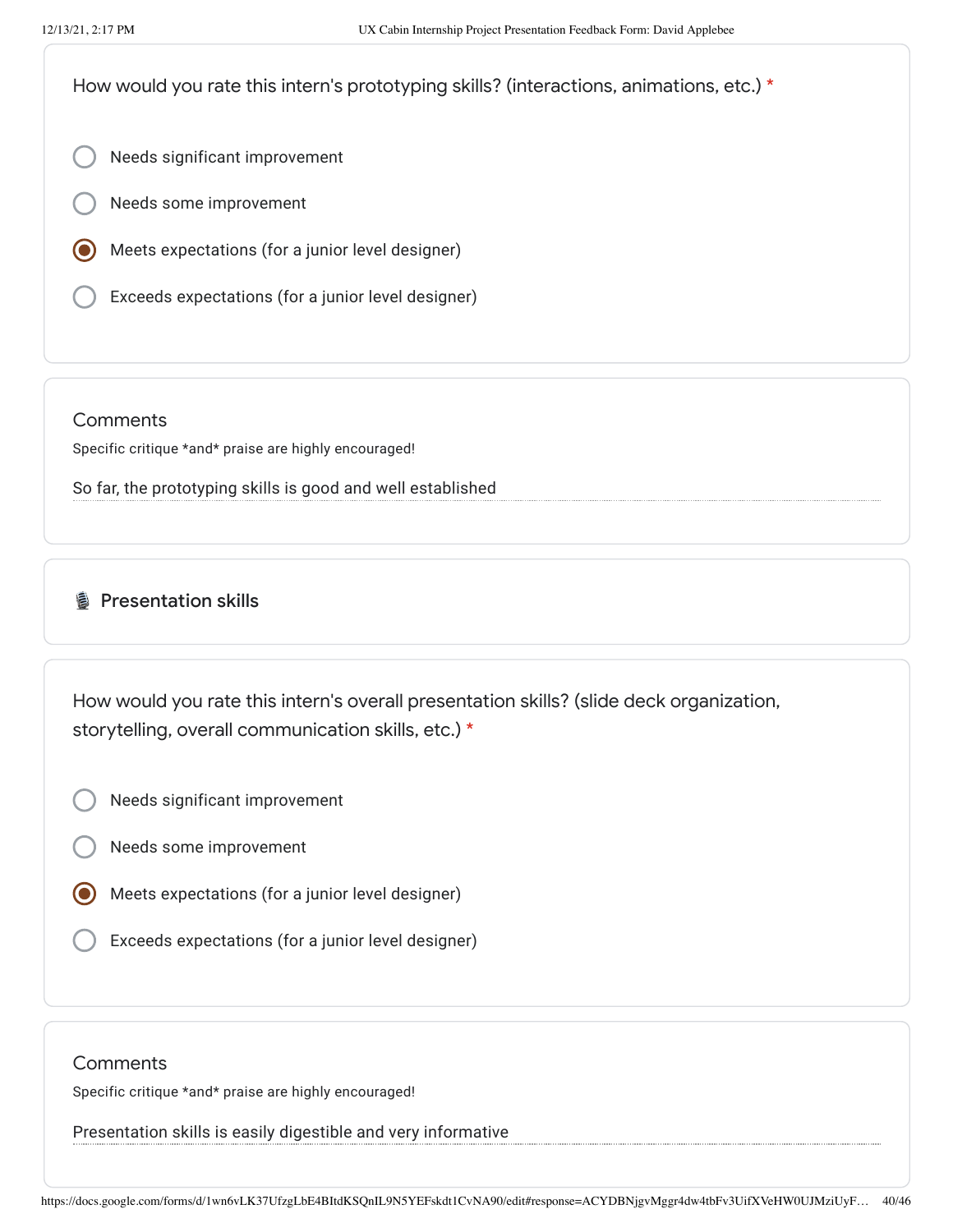Final words

# Any final words to share with David?

Copy, copy, copy UI and best practices and your UI skills will skyrocket in no time. And best of luck as you continue to pursue this career path.

This form was created inside of UX Cabin.

# Google [Forms](https://www.google.com/forms/about/?utm_source=product&utm_medium=forms_logo&utm_campaign=forms)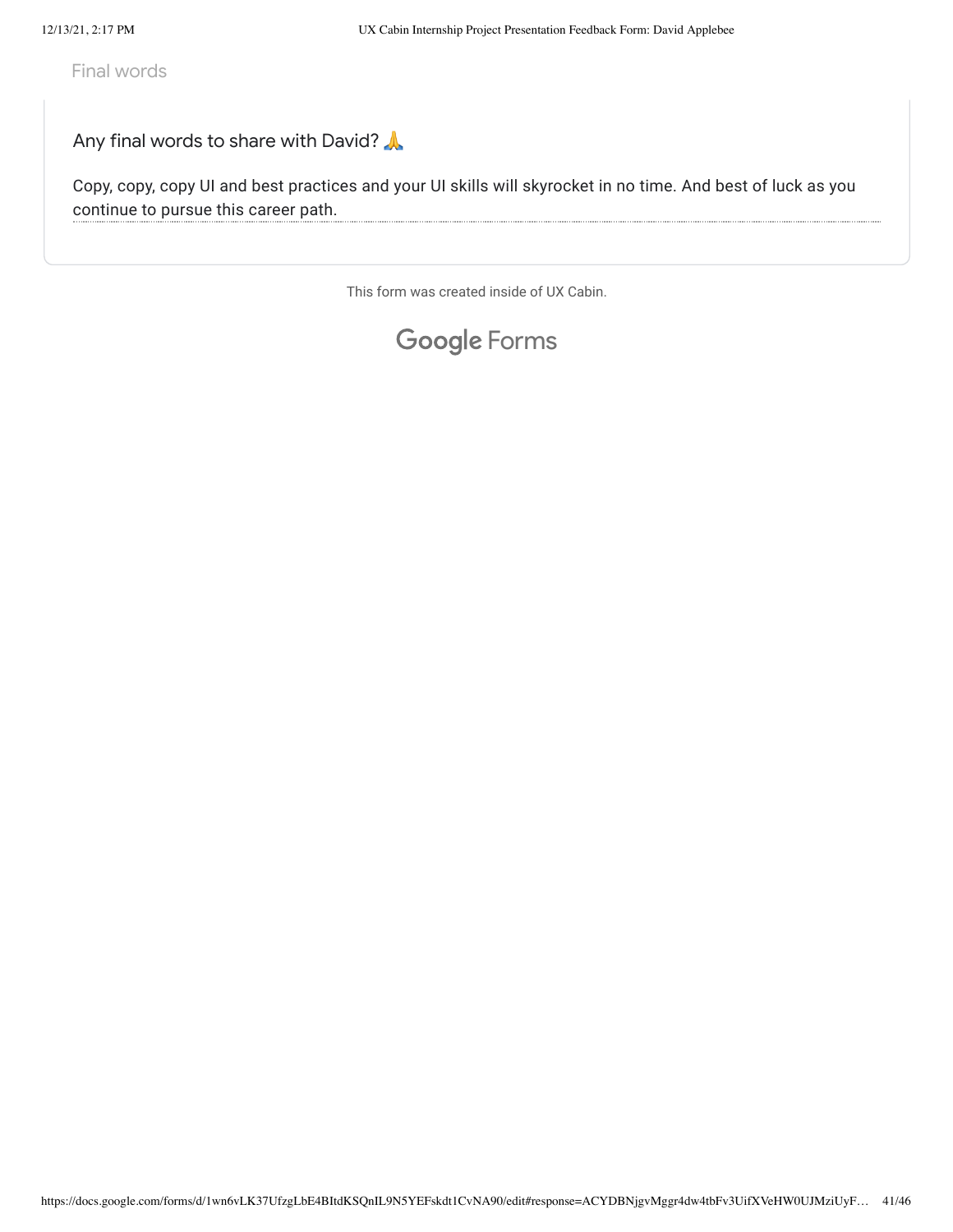# UX Cabin Internship Project Presentation Feedback Form: David Applebee

| Your name                                                                  |  |
|----------------------------------------------------------------------------|--|
| Andrea                                                                     |  |
|                                                                            |  |
| Choose what best describes your role at UX Cabin (select all that apply) * |  |
| Designer                                                                   |  |
| Developer                                                                  |  |
| Researcher                                                                 |  |
| Management/Admin                                                           |  |
| Intern                                                                     |  |
|                                                                            |  |
|                                                                            |  |

Feedback

For each of the following categories:

- Rate the intern's performance
- Add comments (specific critique \*and\* praise are highly encouraged!)

User Research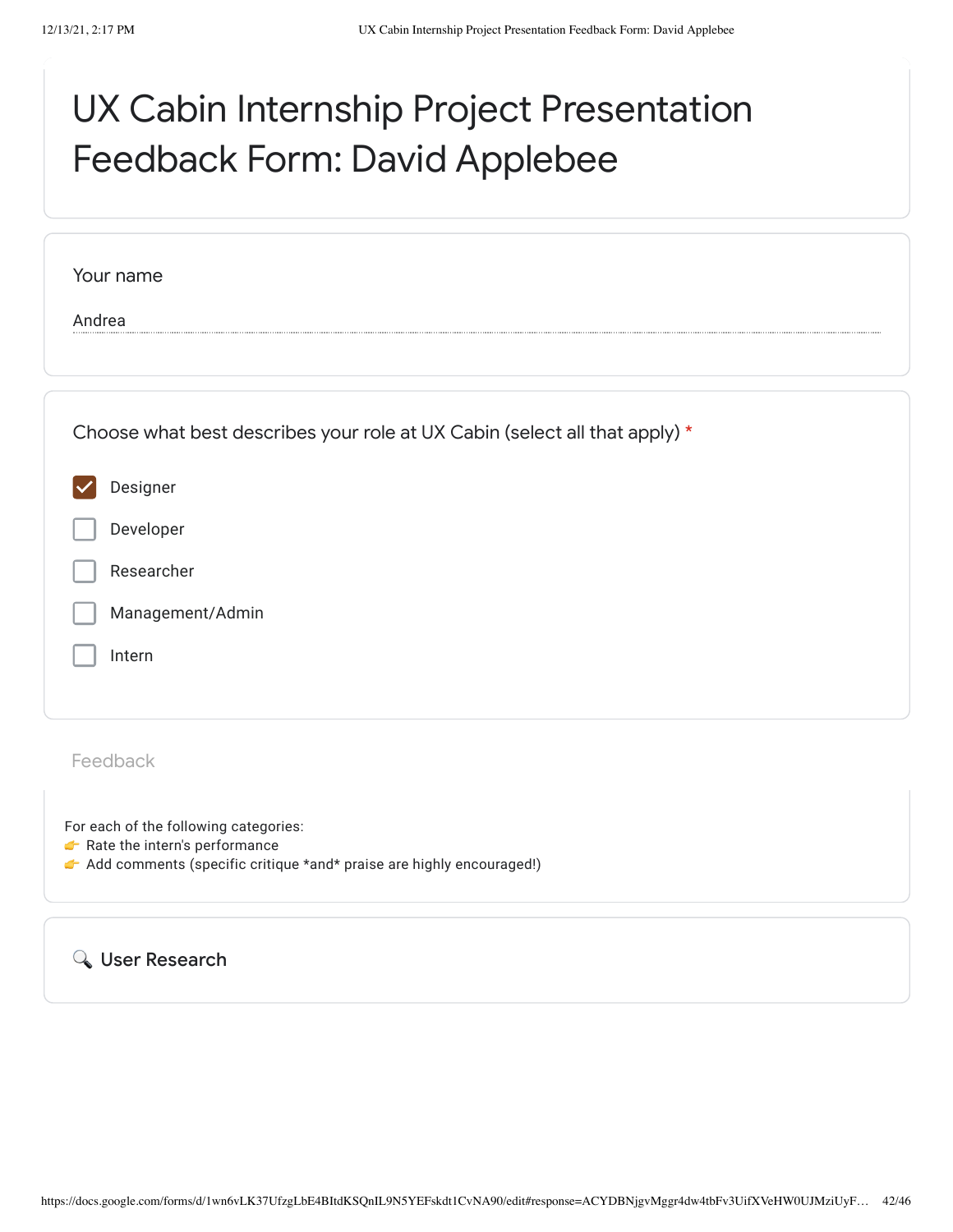How would you rate this intern's overall user research process and analysis/synthesis of their research findings? \*

Needs significant improvement

Needs some improvement

- Meets expectations (for a junior level designer)
- Exceeds expectations (for a junior level designer)

#### **Comments**

Specific critique \*and\* praise are highly encouraged!

Very cool how you made a pivot based on your research. That's key!

# **W** UX Process

How would you rate this intern's overall UX process? This includes defining the problem, wireframing, sketching, user flows, articulating design decisions, iterating based on user research findings, etc. \*

- Needs significant improvement
- Needs some improvement
- Meets expectations (for a junior level designer)
	- Exceeds expectations (for a junior level designer)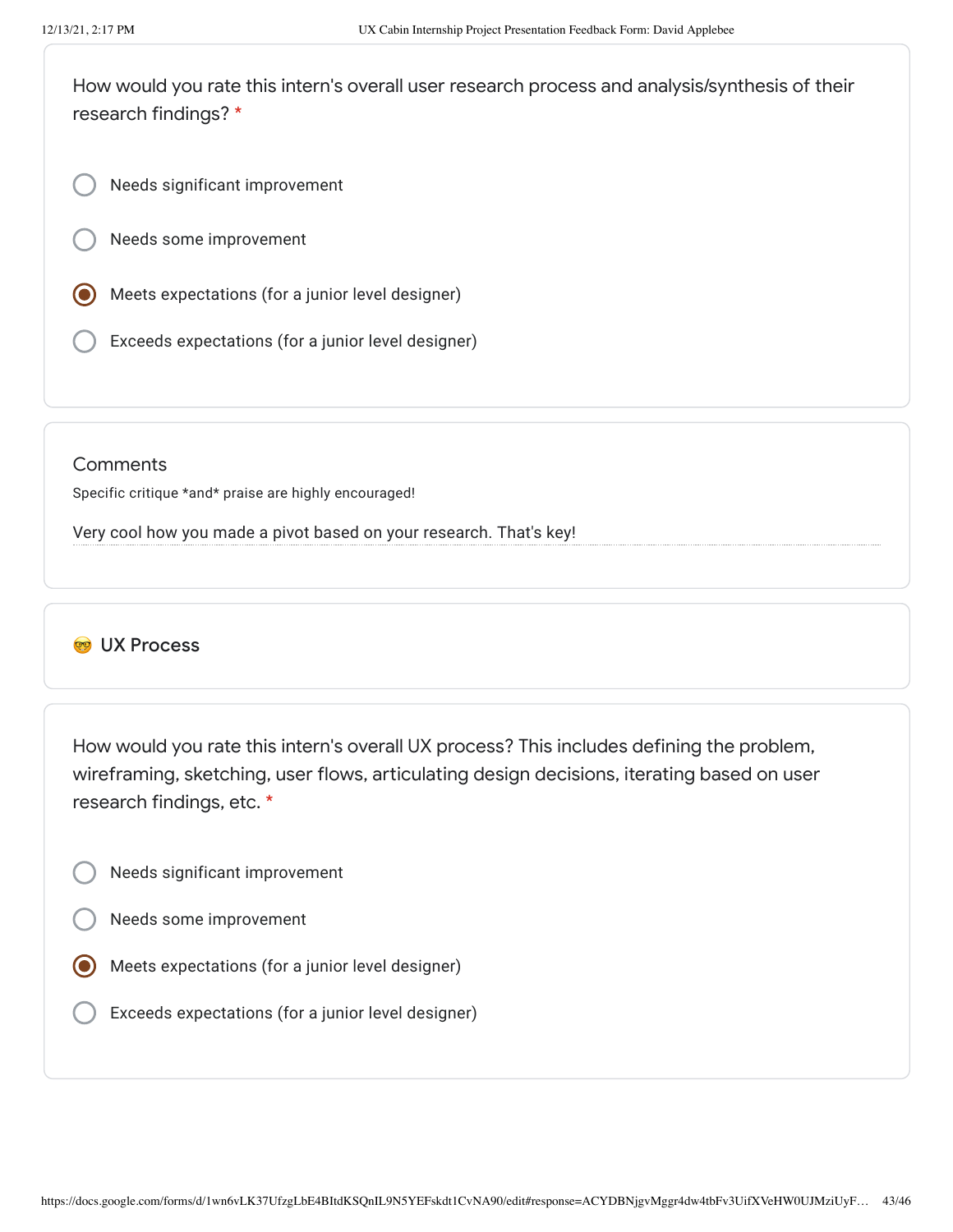Specific critique \*and\* praise are highly encouraged!

**Wisual Design** 

How would you rate this intern's visual design skills? (Color, typography, hierarchy, overall look and feel, etc.) \*

Needs significant improvement

Needs some improvement

Meets expectations (for a junior level designer)

Exceeds expectations (for a junior level designer)

#### **Comments**

Specific critique \*and\* praise are highly encouraged!

I can definitely see your logic and what you're trying to accomplish for sure! My biggest recommendation is to actually copy elements from apps that have similar functions to the app you're designing. This is literally what we do on client projects. We figure out what user tasks need to be designed for, and then we look for inspiration from dribbble and from apps that have similar functions, and we literally copy. Copy copy copy. Copying is prob the best way to learn how to apply UI patterns. That said, you definitely are on your way!

# $\blacksquare$  Prototyping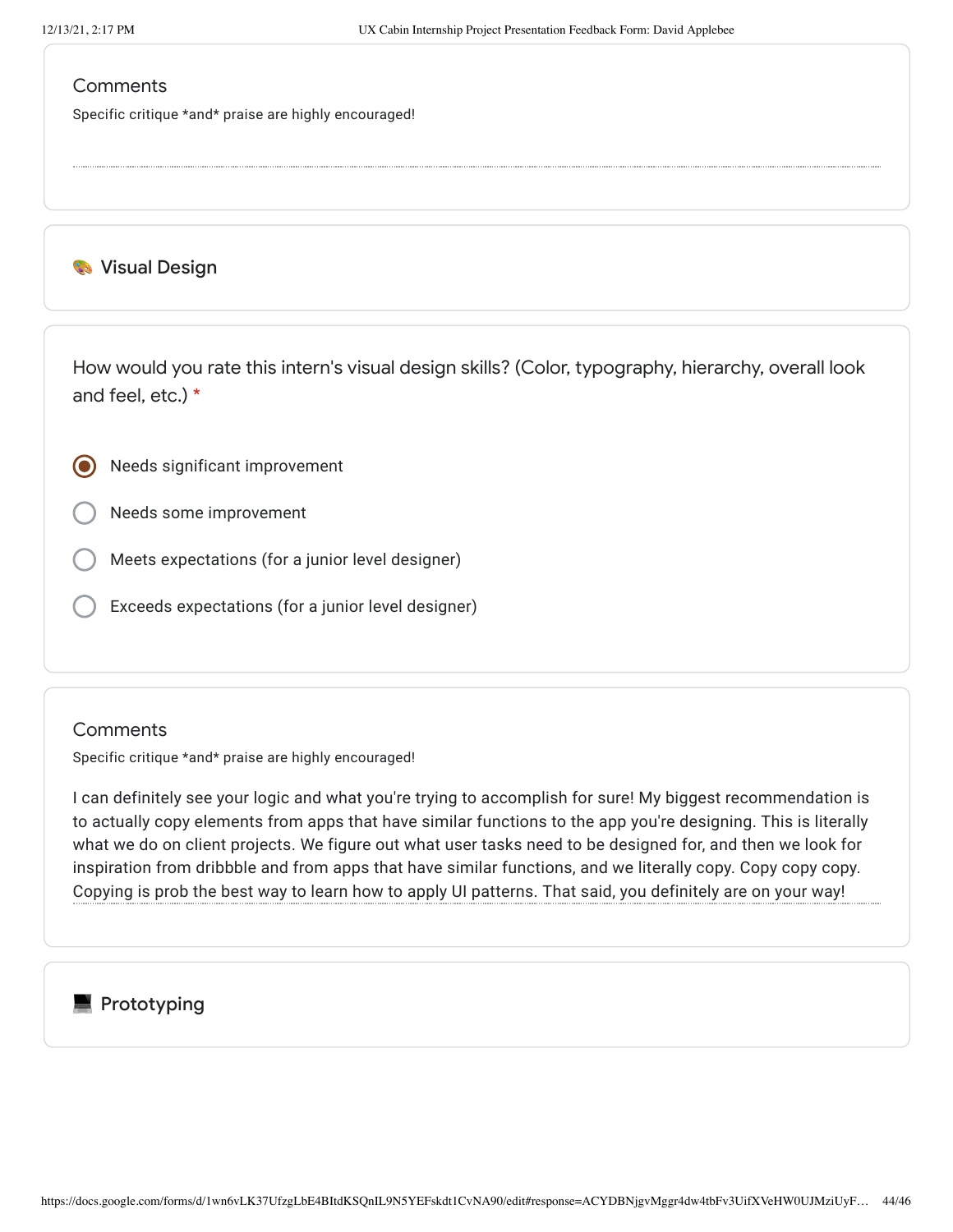How would you rate this intern's prototyping skills? (interactions, animations, etc.) \*

Needs significant improvement

- Needs some improvement
- Meets expectations (for a junior level designer)
- Exceeds expectations (for a junior level designer)

**Comments** 

Specific critique \*and\* praise are highly encouraged!

interactive components

**Presentation skills** 

How would you rate this intern's overall presentation skills? (slide deck organization, storytelling, overall communication skills, etc.) \*

- Needs significant improvement
- Needs some improvement
- Meets expectations (for a junior level designer)
- Exceeds expectations (for a junior level designer)